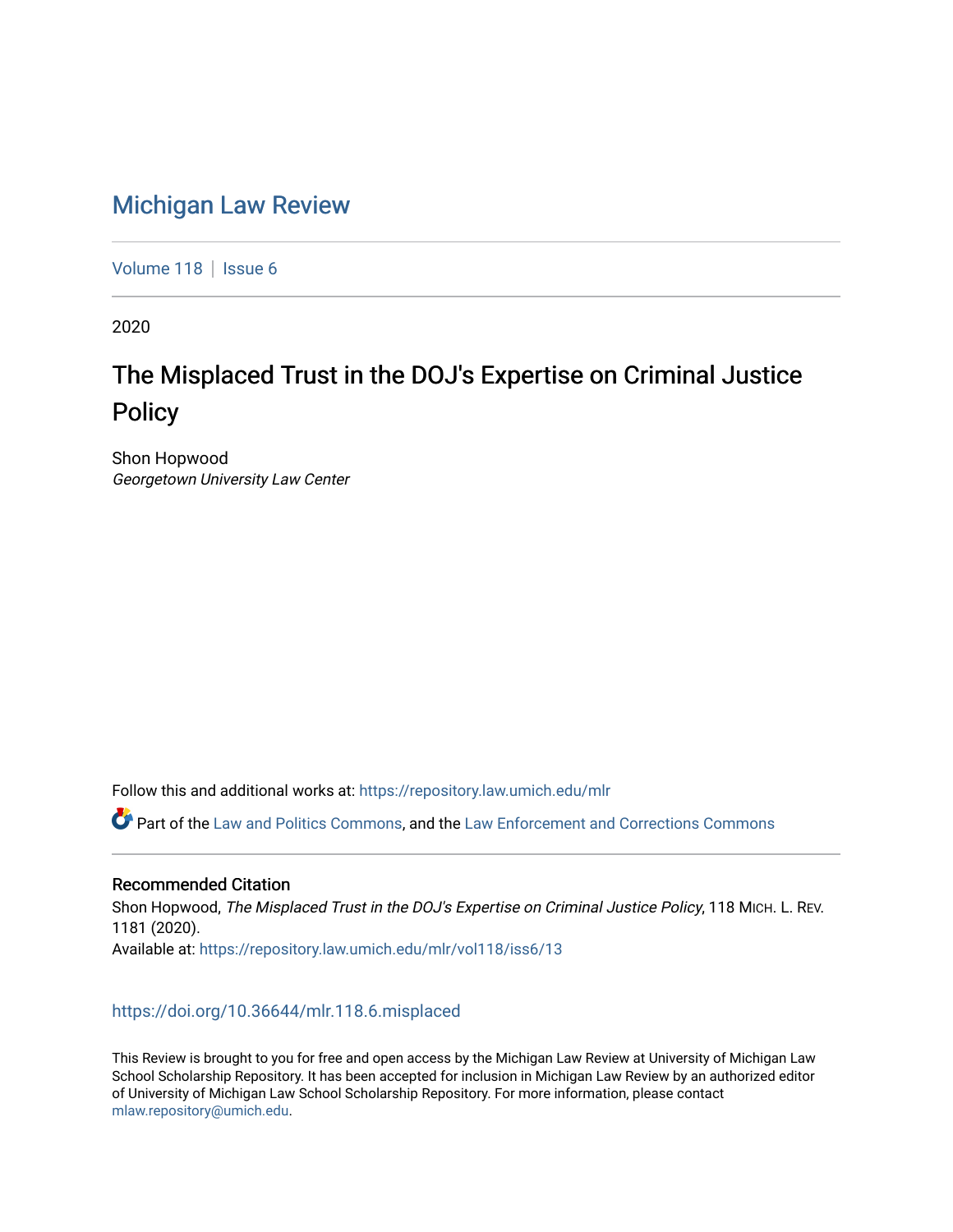## **THE MISPLACED TRUST IN THE DOJ'S EXPERTISE ON CRIMINAL JUSTICE POLICY**

#### Shon Hopwood\*

PRISONERS OF POLITICS: BREAKING THE CYCLE OF MASS INCARCERATION. By Rachel Elise Barkow. Cambridge and London: The Belknap Press of Harvard University Press. 2019. Pp. 291. \$35.

#### **INTRODUCTION**

Criminal justice reform is in vogue. Experts from all sides of the political aisle agree that the criminal justice system is too big and too punitive, imposes too many social costs, and fails to adequately protect public safety.<sup>1</sup> Experts are not the only ones that understand the need for reform, as polling data consistently shows that a majority of Americans support criminal justice reforms.<sup>2</sup> Celebrities, like Kim Kardashian and Jay-Z, are intimately in-

Associate Professor of Law, Georgetown University Law Center. I'd like to thank Margaret Rusconi and Andrew Lanham for their wise comments. I'd like to thank my two assistants, Molly Hogan and Nicholas Mecsas-Faxon, for their research assistance and editorial guidance on this Review.

<sup>1</sup>. See NAT'L RESEARCH COUNCIL, THE GROWTH OF INCARCERATION IN THE UNITED STATES: EXPLORING CAUSES AND CONSEQUENCES 44–45 (Jeremy Travis et al. eds., 2014). Criminologists, economists, political scientists, legal scholars, politicians, and former law enforcement from both sides of the political aisle support criminal justice reforms. See, e.g., MICHELLE ALEXANDER, THE NEW JIM CROW: MASS INCARCERATION IN THE AGE OF COLORBLINDNESS (2012); JAMES FORMAN JR., LOCKING UP OUR OWN: CRIME AND PUNISHMENT IN BLACK AMERICA (2017); MARIE GOTTSCHALK, CAUGHT: THE PRISON STATE AND THE LOCKDOWN OF AMERICAN POLITICS (2015); JOHN F. PFAFF, LOCKED IN: THE TRUE CAUSES OF MASS INCARCERATION—AND HOW TO ACHIEVE REAL REFORM (2017); Megan Keller, Mike Lee: Mandatory Sentencing Forces You to Ask 'Does This Punishment Fit the Crime?,' HILL (Nov. 27, 2018, 10:19 AM), https://thehill.com/homenews/senate/418413-mike-leemandatory-sentencing-forces-you-to-ask-does-this-punishment-fit-the [https://perma.cc /9HKV-3KGC]; John G. Malcom & John-Michael Seibler, Trump and Congress Earn a Conservative Victory with First Step Act, DAILY SIGNAL (Dec. 21, 2018), https://www.dailysignal .com/2018/12/21/trump-and-congress-earned-a-conservative-victory-with-first-step-act/ [https://perma.cc/G3LA-58XV]; Jessica Miller, He Used to Be Utah's Top Federal Prosecutor. Now, Brett Tolman Is Trying to Change the System He Was a Part of, SALT LAKE TRIB. (July 9, 2018), https://www.sltrib.com/news/2018/07/09/he-used-be-utahs-top/ [https://perma.cc/GJP3 -WYLU]; Emily Mooney & Arthur Rizer, Dear AG Sessions: The White House and Math Agree—Crime Isn't Surging but Reform Should Be, HILL (Aug. 22, 2018, 9:15 AM), https://thehill.com/opinion/criminal-justice/402914-dear-ag-sessions-the-white-house-andmath-agree-crime-isnt-surging [https://perma.cc/5VXT-NVM9].

<sup>2.</sup> See, e.g., Alex Busansky & Eli Lehrer, Voters Are Driving Justice Reform, HILL (Apr. 3, 2019, 6:00 PM), https://thehill.com/opinion/criminal-justice/437174-voters-are-drivingjustice-reform [https://perma.cc/8VM2-NLLK] ("In a recent article, pollster Celinda Lake says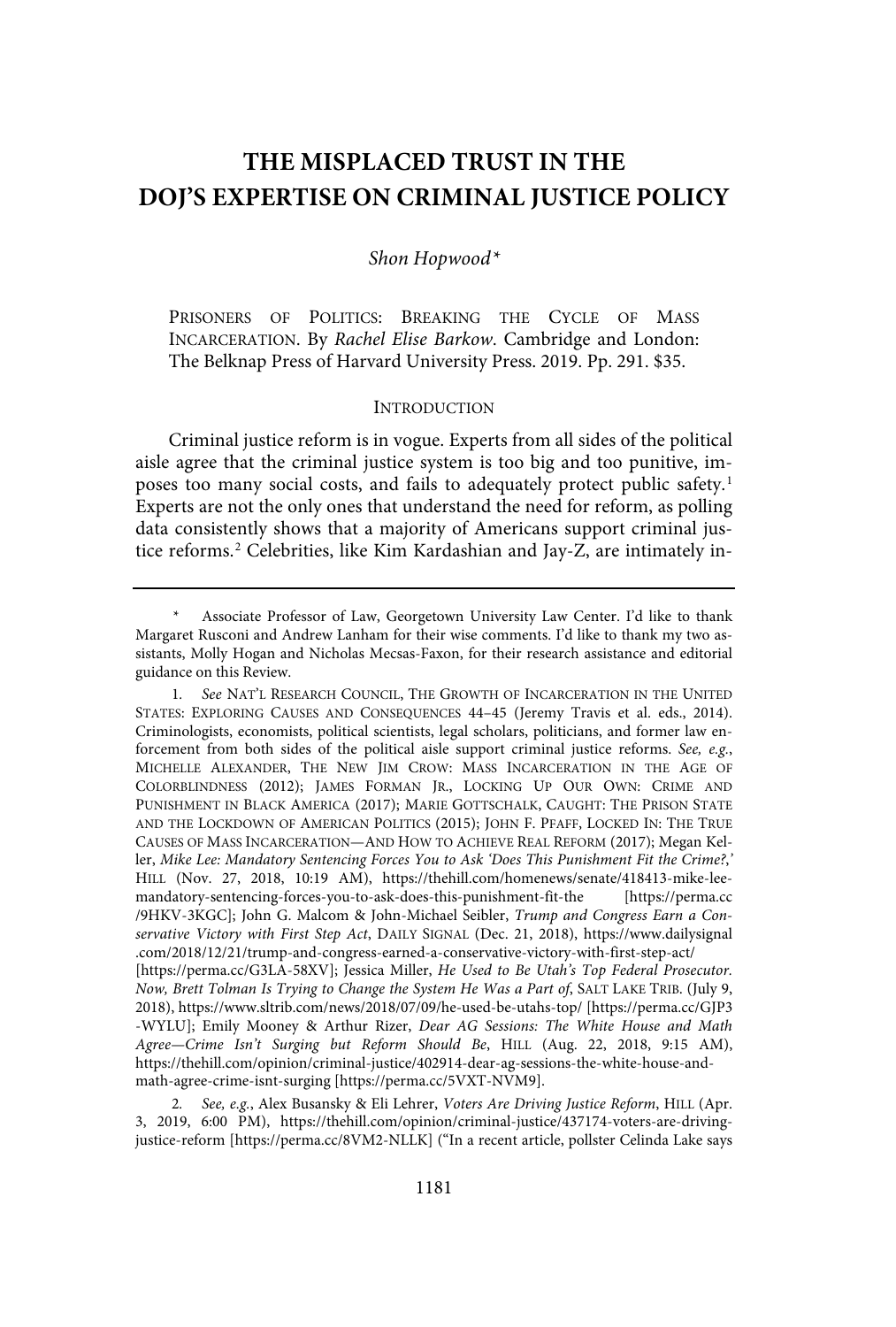volved in national reform campaigns, 3 and there are more organizations and donor dollars to push for reform than ever before. <sup>4</sup> And reform has followed. Several states have recently passed reform measures on everything from money bail to increased discovery, sentencing, corrections, and collateral consequences.<sup>5</sup> Even the federal government has gotten in on the action: Congress recently passed, and the president signed, the First Step Act, a bill including sentencing and corrections reforms.<sup>6</sup> So one would think optimism is called for.

3. See, e.g., Helena Andrews-Dyer, Kim Kardashian Is Still Fighting for Criminal Justice Reform, WASH. POST (Jan. 31, 2019, 2:12 PM), https://www.washingtonpost.com/artsentertainment/2019/01/31/kim-kardashian-is-still-fighting-criminal-justice-reform/ (on file with the Michigan Law Review); Elias Leight, Jay-Z, Meek Mill Launch 'The Avengers' of Criminal Justice Reform Organizations, ROLLING STONE (Jan. 23, 2019, 3:54 PM), https://www.rollingstone.com/music/music-features/jay-z-meek-mill-reform-alliance-

criminal-justice-783228/ [https://perma.cc/GSF2-7X7F]; David Oscar Markus, Kim Kardashian Is the Hero that Criminal Justice Reform Needs, HILL (May 11, 2019, 10:30 AM), https://thehill.com/opinion/criminal-justice/443196-kim-kardashian-is-the-hero-that-

criminal-justice-reform-needs [https://perma.cc/A4ZQ-KMD5].

See Shon Hopwood, The Effort to Reform the Federal Criminal Justice System, 128 YALE L.J.F. 791, 801–02 (2019).

5. See, e.g., Gabrielle Banks, Harris County Approves Historic Bail Deal, Ends 'Irreparable Harm,' HOUS. CHRON. (July 30, 2019, 8:19 PM), https://www.houstonchronicle .com/news/houston-texas/houston/article/Harris-County-approves-historic-bail-deal-ends-14253660.php [https://perma.cc/ST85-22LD] (bail reform); C.J. Ciaramella, Criminal Justice Reform Is Having a (Long Overdue) Moment, REASON (Aug./Sept. 2019), https://reason.com /2019/07/27/criminal-justice-reform-is-having-a-long-overdue-moment/ [https://perma.cc /2RRX-ZV5P]; Casey Leins, Mississippi Leads the Nation in Criminal Justice Reform, U.S. NEWS (May 3, 2019, 1:29 PM), https://www.usnews.com/news/best-states/articles/2019-05-03 /mississippi-leads-nation-in-criminal-justice-reform [https://perma.cc/NS74-X26B] (sentencing and collateral consequences reform); Frances Robles, 1.4 Million Floridians with Felonies Win Long-Denied Right to Vote, N.Y. TIMES (Nov. 7, 2018), https://www.nytimes.com /2018/11/07/us/florida-felon-voting-rights.html [https://perma.cc/HAY5-8MUZ] (collateral consequences reform); Beth Schwartzapfel, "Blindfold" Off: New York Overhauls Pretrial Evidence Rules, MARSHALL PROJECT (Apr. 1, 2019, 7:00 AM), https://www.themarshallproject.org /2019/04/01/blindfold-off-new-york-overhauls-pretrial-evidence-rules [https://perma.cc /7VXM-BGLM] (discovery reform); Jordan Smith, Landmark California Law Bars Prosecutors from Pursuing Murder Charges Against People Who Didn't Commit Murder, INTERCEPT (Nov. 23, 2018, 11:30 AM), https://theintercept.com/2018/11/23/california-felony-murder-rule/ [https://perma.cc/U47C-Q2FM] (sentencing reform).

6. See JULIE SAMUELS ET AL., URBAN INST., NEXT STEPS IN FEDERAL CORRECTIONS REFORM: IMPLEMENTING AND BUILDING ON THE FIRST STEP ACT 6 (2019), https://www.urban.org/sites/default/files/publication/100230/next\_steps\_in\_federal\_correctio ns\_reform\_1.pdf [https://perma.cc/P59Z-DTLT] ("The [First Step Act] holds great promise in both incentivizing and improving programming for people housed in [the Federal Bureau of

that by a two to one margin, voters believe that our country relies too much on incarcerating people."); C.J. Ciaramella, Poll Shows Wide Support for Criminal Justice Reform Bill in Congress, REASON (Oct. 18, 2018, 11:30 AM), https://reason.com/2018/10/18/poll-shows-widesupport-for-criminal-jus/ [https://perma.cc/GPR9-Z68F]; Overwhelming Majority of Americans Support Criminal Justice Reform, New Poll Finds, VERA INST. JUST.: THINK JUST. BLOG (Jan. 25, 2018), https://www.vera.org/blog/overwhelming-majority-of-americans-supportcriminal-justice-reform-new-poll-finds [https://perma.cc/WRV3-2AFE].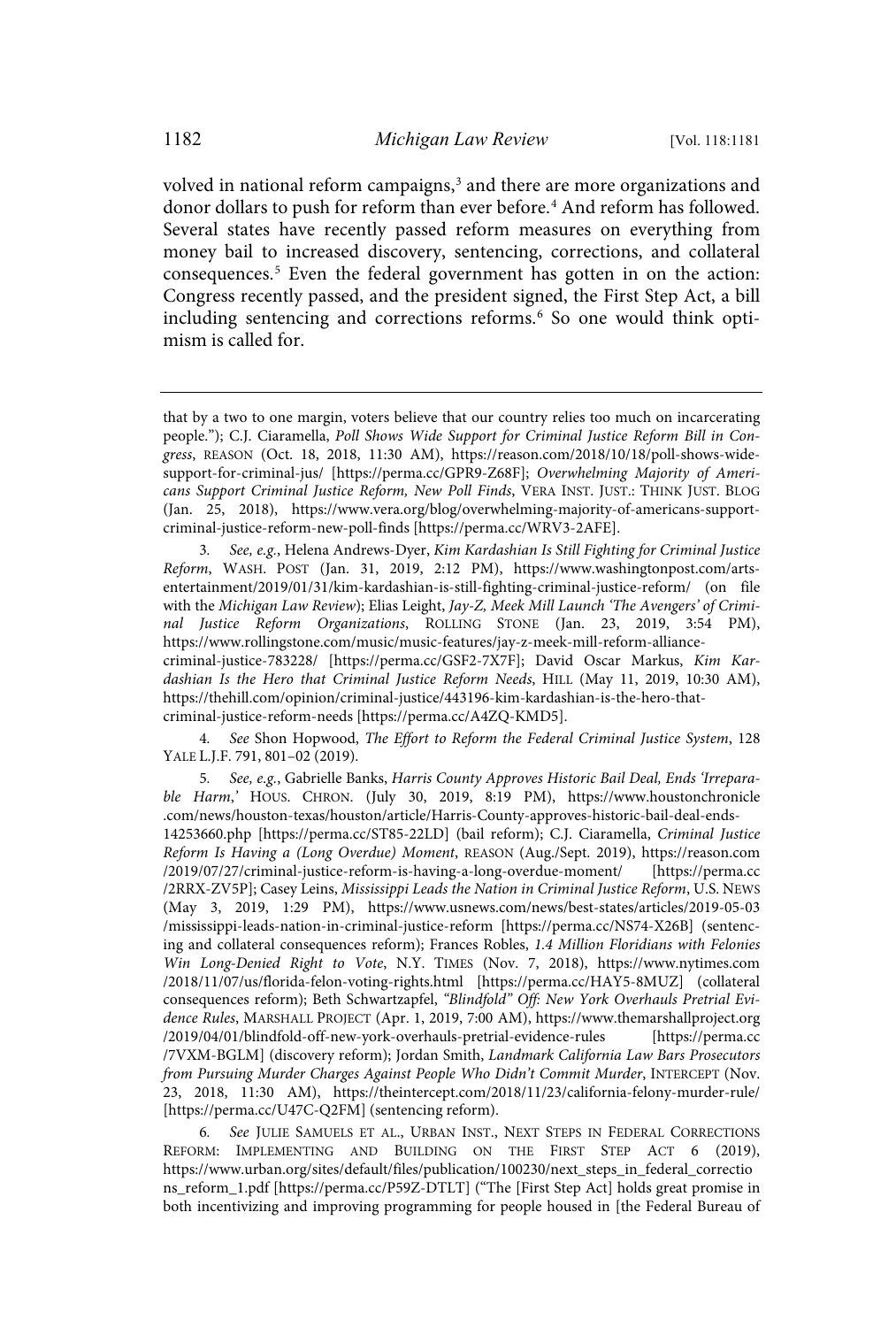But criminal justice reform is only happening at the margins. That is especially true at the federal level, where policymakers have yet to significantly reduce federal incarceration rates or provide the resources for systemic reform necessary to end mass incarceration.<sup>7</sup> If reform can increase both public safety and fairness while reducing our reliance on imprisonment, then why are major reforms of the federal criminal justice system so difficult to obtain?

Professor Rachel Elise Barkow<sup>8</sup> lays bare the reasons why the criminal justice system is so impervious to large-scale reform in her terrific new book, Prisoners of Politics: Breaking the Cycle of Mass Incarceration. Her thesis is that the same political dynamic that created mass incarceration has also made broad reform difficult to obtain:

Elected leaders fear being labeled as soft on crime, so they aim to appear as tough as possible, even if there is no empirical grounding for the approaches they endorse. Members of the public respond positively to this posture because they do not understand the ways in which these various policies can backfire in the long run and make us less safe. And law enforcement officials stand ready to fight any significant changes that would undermine their almost complete discretion to operate this system to their own advantage. (pp. 8–9)

She also argues that, by any empirical measure, the criminal justice system's poorly designed policies actually "increase the risk of crime instead of fighting it," unnecessarily "ruin[ing] lives," harming public safety, wasting billions of dollars, and imposing "catastrophic effects on millions of individuals and entire communities, especially poor people of color" (pp. 2, 5). The first part of her book is dedicated to demonstrating the failures of our current criminal justice policies, such as overly long sentences, insufficient support for rehabilitation, and unnecessarily harsh collateral consequences (pp. 17–18). She then explores the flaws in our political system that block re-

7. See Nwanevu, supra note 6 ("I get somewhat frustrated when I hear supporters of the bill call it transformational change, because it's not. It's progress. I think we have a long way to go, and a lot bigger reforms and investment of resources need to happen before we get to a transformation." (quoting Kara Gotsch, the director of strategic initiatives for the liberal reform group the Sentencing Project)).

Prisons (BOP)], reducing their risk of recidivism, allowing early transfer to prerelease custody for some, and shortening time served for almost all federally sentenced people currently in BOP custody, provided it is implemented as intended."); Osita Nwanevu, The Improbable Success of a Criminal-Justice-Reform Bill Under Trump, NEW YORKER (Dec. 17, 2018), https://www.newyorker.com/news/news-desk/the-improbable-success-of-a-criminal-justicereform-bill-under-trump [https://perma.cc/VRK8-M749] ("The act's major reforms include making the 2010 Fair Sentencing Act's reduction in the disparities between sentences for crack and powdered cocaine retroactive, granting judges more freedom from mandatory-minimum sentences, and expanding the time credits that prisoners can earn and put toward reducing their sentences or qualifying for release into transitional programs.").

<sup>8.</sup> Vice Dean and Segal Family Professor of Regulatory Law and Policy and Faculty Director of the Center on the Administration of Criminal Law, New York University School of Law.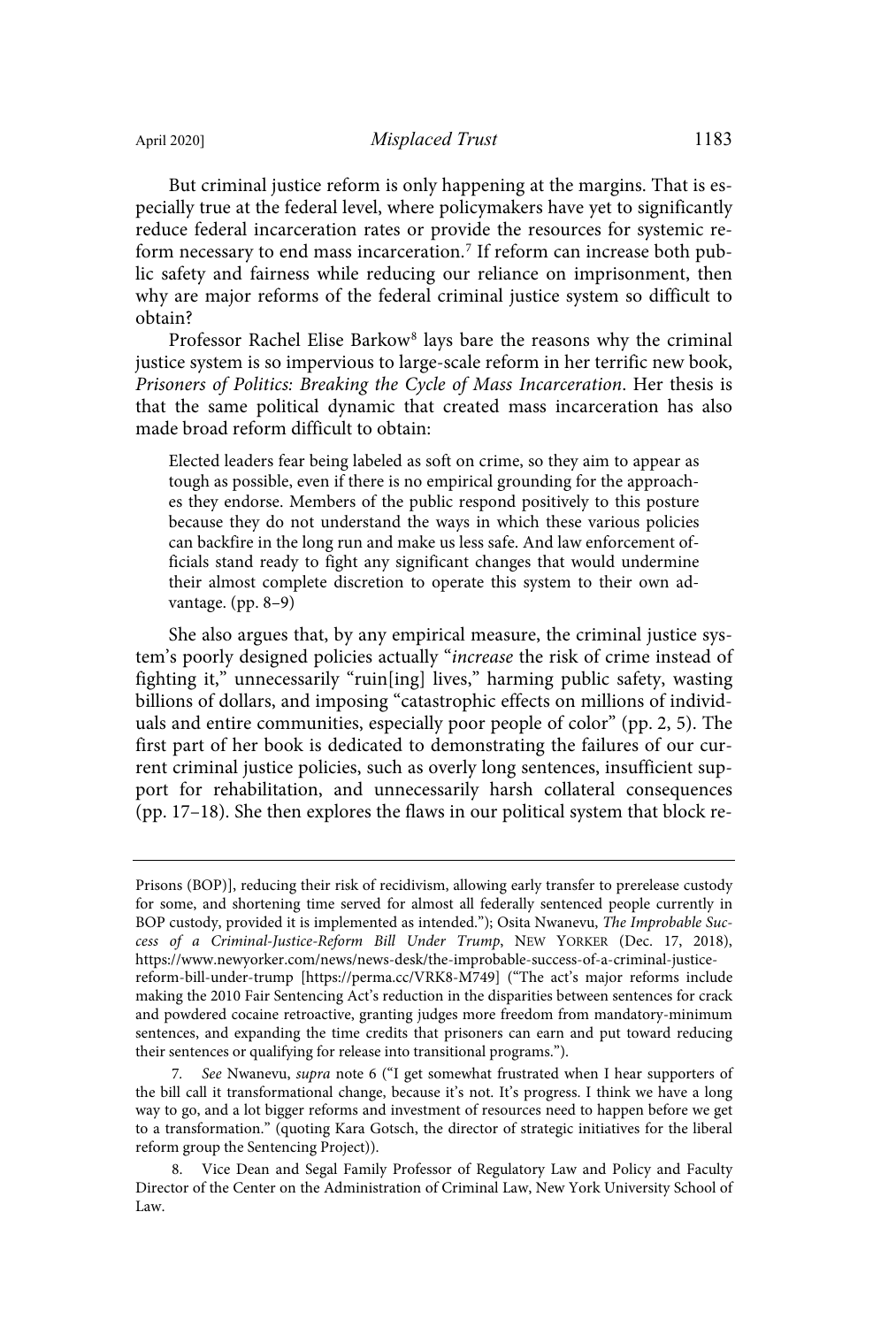form (pp. 103–04). The third and final part of the book proposes a series of reforms (pp. 140–41).

To generate major justice reforms, Professor Barkow calls for institutional changes, such as placing checks on individual actors like prosecutors (Chapter Eight). She also argues for removing criminal justice matters from populist politics and instead lodging policy decisions with experts (pp. 14– 16). I agree with her assessment of the problem and her solution to use an expert agency model to address criminal justice policymaking. That expert "body" would be "charged with analyzing all criminal justice practices to make sure they are promoting public safety and that the state (or federal government) is pursuing the least costly and least liberty-restrictive alternative to achieve a particular end" (p. 166).

In this Review, I address Professor Barkow's point about law enforcement resisting reforms, with particular emphasis on the Department of Justice's (DOJ) and the National Association of Assistant U.S. Attorneys' (NAAUSA) opposition to nearly any federal criminal justice reform. Federal prosecutors often claim that they just enforce the law—no more, no less.<sup>9</sup> But their actions show the contrary. Through presidential administrations of both parties, the DOJ and the NAAUSA have affirmatively opposed most federal criminal justice reforms on issues involving sentencing, corrections, and clemency (pp. 6–8). Oftentimes they weigh in on issues for which their prosecutors have no expertise. Even worse, they have thwarted the goals of the very presidents they serve, especially if the president sets out to reform the system in ways that infringe on the DOJ's prerogatives. If their opposition to reform were rooted in public safety or fairness, that would be one thing. But through their lobbying efforts, they often advocate for policies that make it easier for federal prosecutors to charge and incarcerate people as if that is the only worthy goal of the federal criminal justice system.<sup>10</sup> And all too often federal policymakers—whether members of Congress, the White House, or the U.S. Sentencing Commission—have listened. As a result, there are now nearly 4,450 federal statutes and hundreds of thousands of federal regulations carrying criminal penalties,<sup>11</sup> excessively punitive fed-

<sup>9.</sup> For example, speaking as attorney general, Robert H. Jackson once observed that prosecutors have a duty to "maintain a dispassionate, disinterested, and impartial enforcement of the law." Robert H. Jackson, U.S. Attorney Gen., Address at the Twentieth Anniversary Dinner of the Federal Bar Association 6 (Jan. 20, 1940), https://www.justice.gov/sites/default /files/ag/legacy/2011/09/16/01-20-1940.pdf [https://perma.cc/DJ5Y-5ZG5].

<sup>10</sup>. See p. 7 ("[Prosecutors] benefit from the existing stable of broad laws with severe sentences because of the leverage it gives them to process their cases.").

<sup>11</sup>. See JOHN S. BAKER, JR., HERITAGE FOUND., REVISITING THE EXPLOSIVE GROWTH OF FEDERAL CRIMES 1 (2008).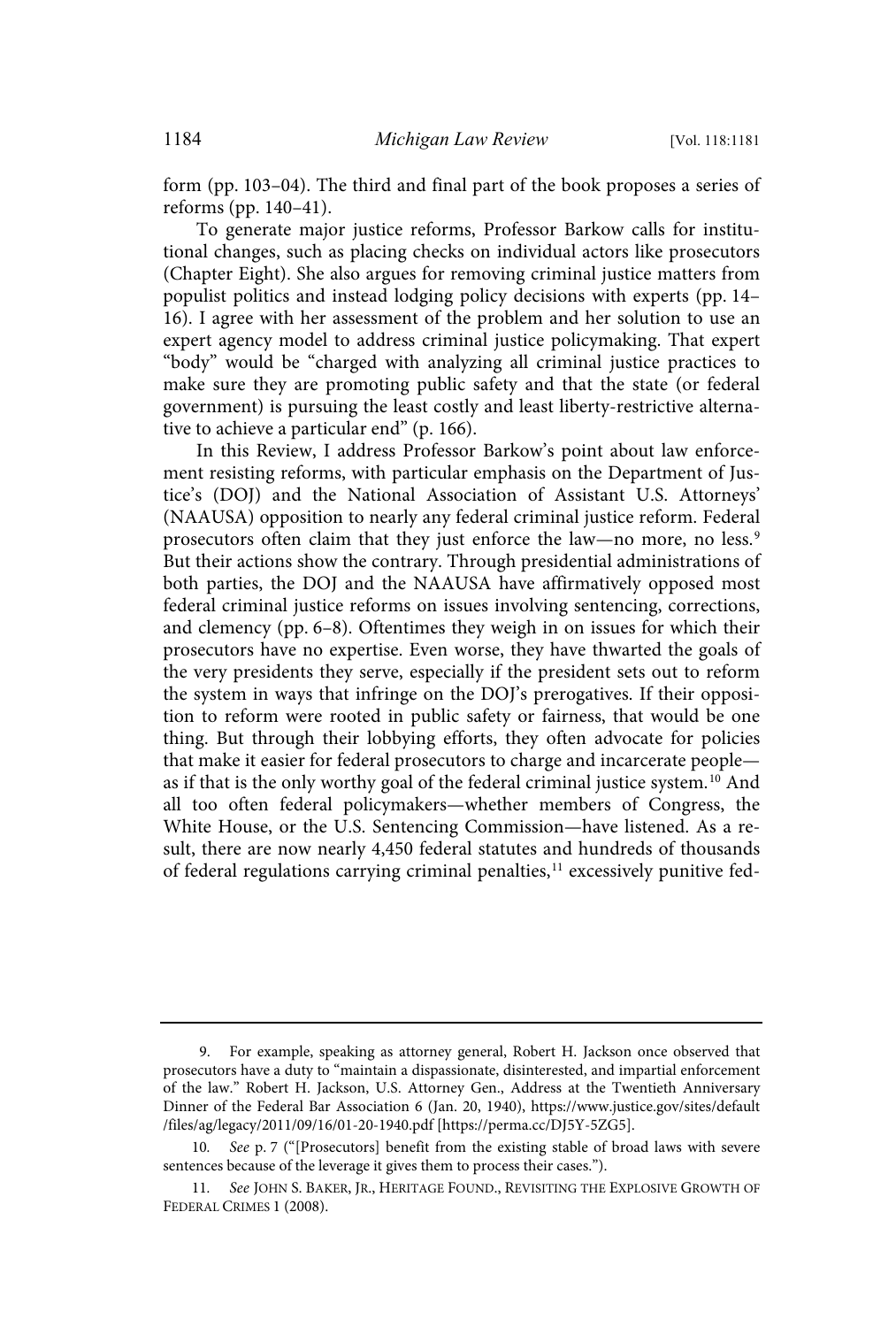eral sentences, <sup>12</sup> and a federal prison population that has increased by 618 percent since 1980.<sup>13</sup>

As should be clear, this is less a book review and more an in-depth exploration of a key point Professor Barkow makes in Prisoners of Politics as applied to the federal criminal justice system. Sure, we need expertise in order to make data-driven criminal justice policy decisions—as Barkow puts it, "[t]he key is to create and foster an institutional framework that prioritizes data" and "expertise" so as to "create incentives for key decisionmakers to be accountable for real results" (pp. 14-15). But in creating reforms, the kind of expertise is also important. Many federal policymakers currently view the DOJ and NAAUSA as possessing the most salient expertise on all criminal justice matters. This Review, I hope, calls that premise into serious doubt.

In Part I of this Review, I explain how the DOJ and NAAUSA have had a vise-like grip on federal policymakers when deciding criminal justice issues. In Part II, I detail their lobbying efforts in favor of longer sentences and against any reforms that would reduce sentences, and I explain why their claims against reform are flawed. Part III addresses the DOJ's and the NAAUSA's active opposition to criminal justice policies set by the presidents whom they serve because federal prosecutors seek to retain power to the exclusion of all other policy goals.

If we want a federal criminal justice system that reflects the goals of public safety, fairness, and equal enforcement, then federal policymakers should give less deference to the views of federal prosecutors because they do not possess the requisite expertise or will to move our policies toward those ends.

### I. THE DEPARTMENT OF JUSTICE AND THE NATIONAL ASSOCIATION OF ASSISTANT U.S. ATTORNEYS HAVE ENORMOUS LOBBYING POWER IN WASHINGTON, D.C.

As I quickly found out in the halls of Congress while advocating for the First Step Act,<sup>14</sup> sometimes the correct policy answers for federal reform don't matter to policymakers, even if those policy answers would make the public safer and the justice system more equitable. Policymakers are not always persuaded by the best public policy positions because they don't want

<sup>12</sup>. See Shon Hopwood, Improving Federal Sentencing, 87 UMKC L. REV. 79, 83–84 (2018).

<sup>13</sup>. See Past Inmate Population Totals, FED. BUREAU PRISONS, https://www.bop.gov /about/statistics/population\_statistics.jsp [https://perma.cc/3VFJ-M8ZP] (listing federal prison population as 24,640 in 1980 and 176,932 as of November 21, 2019).

<sup>14.</sup> I informally advised congressional members and the White House's Office of American Innovation when the First Step Act was negotiated and voted on in Congress during the summer and fall in 2018. See Karen Sloan, Bank-Robber-Turned-Law-Prof Lands a Starring Role in Criminal Justice Reform, LAW.COM (Apr. 2, 2019, 2:14 PM), https://www.law.com/2019 /04/02/bank-robber-turned-law-prof-lands-a-starring-role-in-criminal-justice-reform/ (on file with the Michigan Law Review).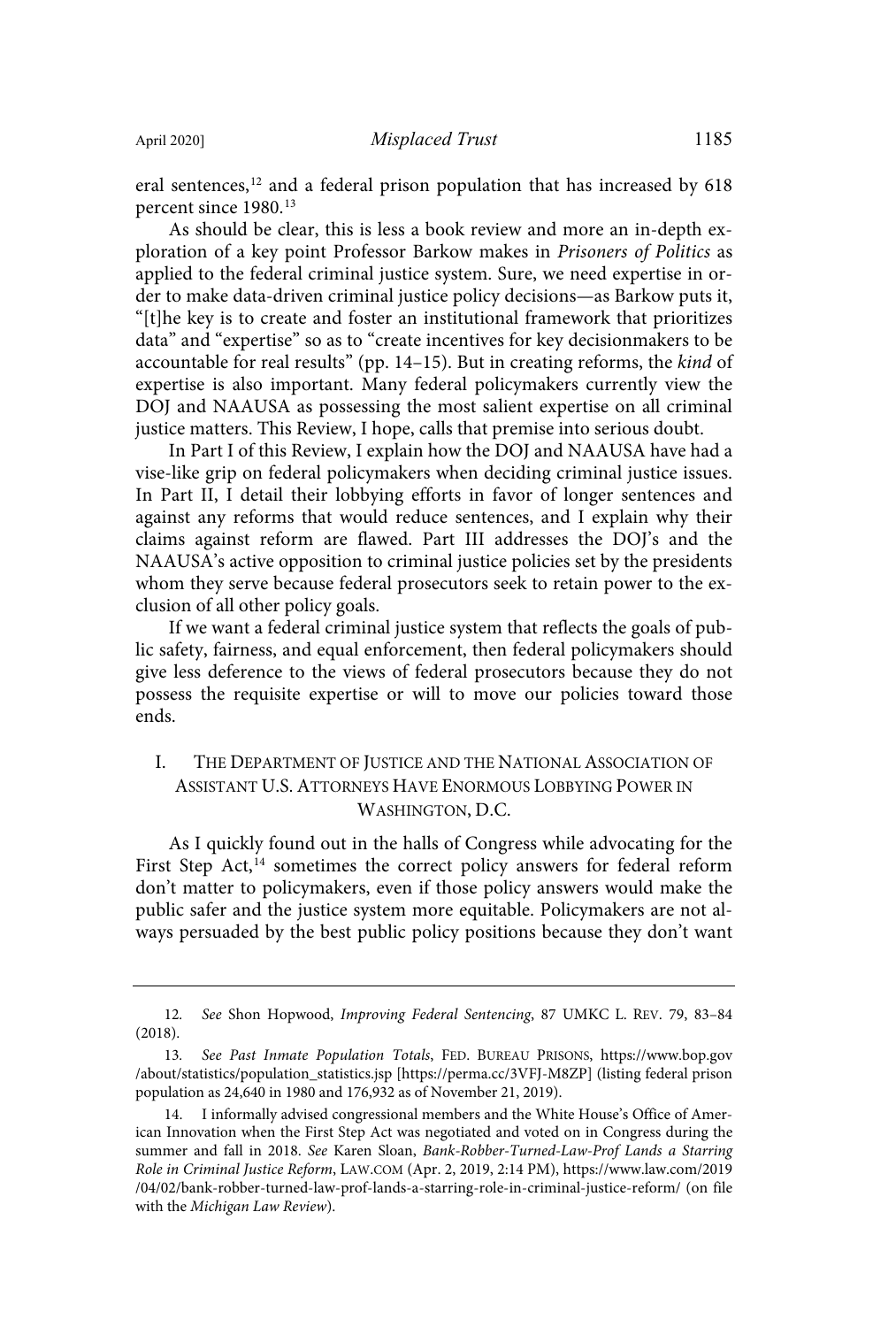to appear soft on crime or have a Willie Horton moment like Michael Dukakis did in his presidential race against George H.W. Bush in 1988. <sup>15</sup> Horton was a state prisoner in Massachusetts who absconded from a furlough program. A year later, he raped a woman and assaulted her boyfriend. Although the furlough program had a 99 percent success rate, Bush used Horton's example and Massachusetts Governor Dukakis's support for the program in attack ads.<sup>16</sup> As Professor John Pfaff has explained, criminal justice policy is a "low-information, high-salience" issue, meaning voters don't pay attention to mundane criminal justice issues but mostly respond to shocking events, such as Horton's crime.<sup>17</sup> The Horton ads contributed to Dukakis's loss in 1988, and ever since, policymakers have realized that "[e]ven smart leniency is politically costly, but severity is not."<sup>18</sup>

Because congressional members are concerned about appearing soft on crime, they are much less likely to vote for criminal justice reform bills without political cover from law enforcement groups, which are thought to possess the most salient expertise on criminal justice matters. Political cover was necessary during the Senate negotiations leading up to a vote on the First Step Act, a bill mostly designed to reform the federal prison system. Despite the fact that police and prosecutors have no expertise on corrections policy,<sup>19</sup> it took support from the National Fraternal Order of Police (FOP)—and feigned silence rather than open opposition from the DOJ—before Senator McConnell called the First Step Act for a floor vote and members in the Senate felt comfortable voting for a modest reform bill.<sup>20</sup> But even though the First Step Act's passage was a win for criminal justice reform and sound public policy, the FOP endorsement came at a huge cost. In return for FOP's support, lawmakers decided against making many of the First Step Act's sentencing provisions retroactively applicable to people currently in federal

<sup>15</sup>. See Peter Baker, Bush Made Willie Horton an Issue in 1988, and the Racial Scars Are Still Fresh, N.Y. TIMES (Dec. 3, 2018), https://www.nytimes.com/2018/12/03/us/politics/bushwillie-horton.html [https://perma.cc/YP4T-R29E]. Professor Barkow also recounts this story in Prisoners of Politics. P. 6.

<sup>16.</sup> P. 6; see Rachel Withers, George H.W. Bush's "Willie Horton" Ad Will Always Be the Reference Point for Dog-Whistle Racism, VOX (Dec. 1, 2018, 4:10 PM), https://www.vox.com /2018/12/1/18121221/george-hw-bush-willie-horton-dog-whistle-politics [https://perma.cc /47KQ-GP47].

<sup>17.</sup> PFAFF, supra note 1, at 169–70.

<sup>18.</sup> John Pfaff, Op-ed: The Never-Ending 'Willie Horton Effect' Is Keeping Prisons Too Full for America's Good, L.A. TIMES (May 14, 2017, 4:00 AM), https://www.latimes.com /opinion/op-ed/la-oe-pfaff-why-prison-reform-isnt-working-20170514-story.html [https:// perma.cc/AL44-UK66].

<sup>19</sup>. See, e.g., Angela J. Davis, Racial Fairness in the Criminal Justice System: The Role of the Prosecutor, 39 COLUM. HUM. RTS. L. REV. 202, 203-04 (2007); Jeremy Travis et al., Exploring the Role of the Police in Prisoner Reentry, NEW PERSP. POLICING BULL., July 2012, at 1, 2.

<sup>20</sup>. See Editorial Board, A Real Chance at Criminal Justice Reform, N.Y. TIMES (Nov. 14, 2018), https://www.nytimes.com/2018/11/14/opinion/criminal-justice-reform.html [https:// perma.cc/3PQ5-TT2L].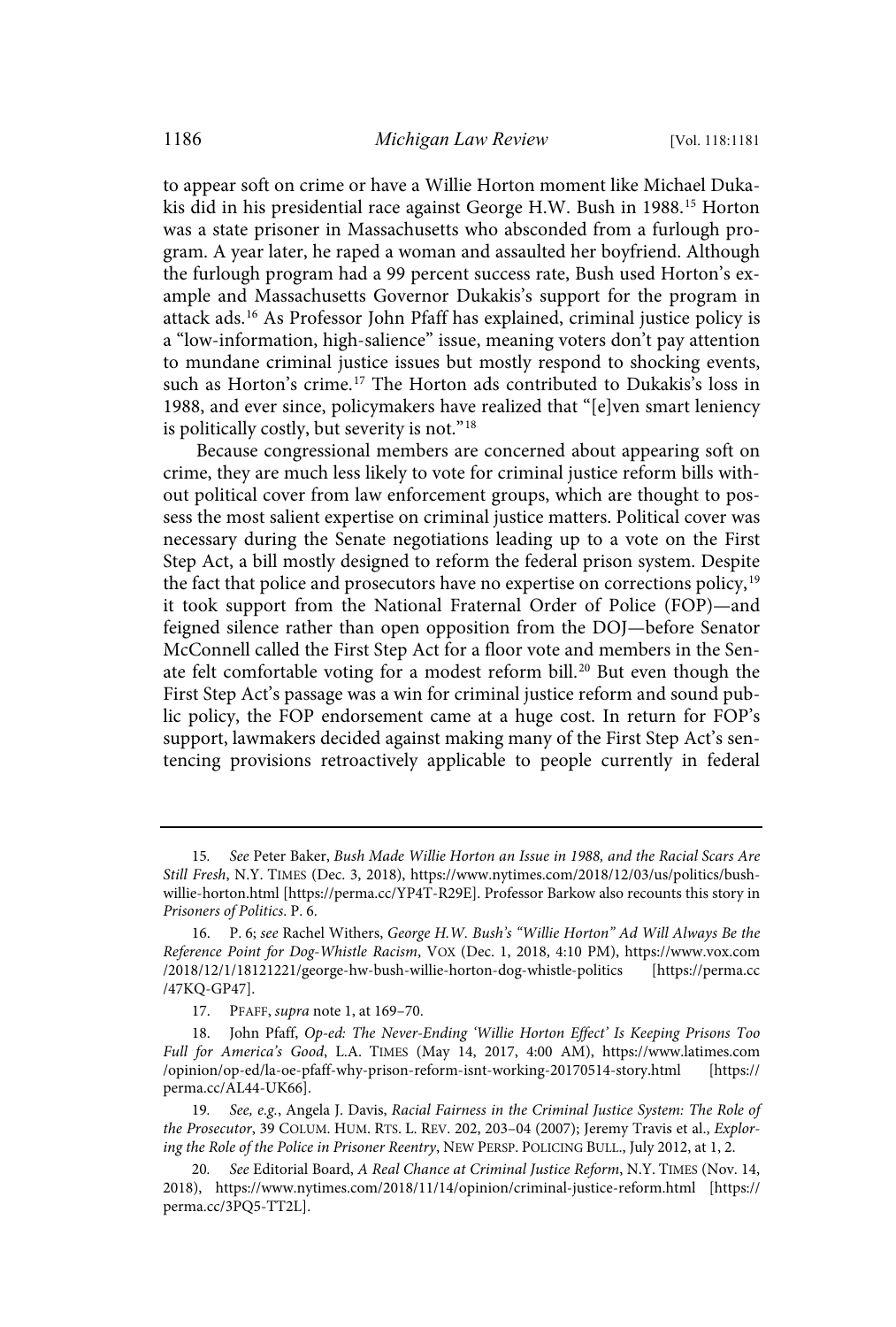prison.<sup>21</sup> So while Congress determined that these sentencing provisions led to needlessly punitive and unjust sentences, it would not correct the injustices for those who had already been sentenced under them. This one example is emblematic of why large-scale reforms of the federal criminal justice system are currently impossible to obtain: law enforcement has a very effective lobbying group.

The agenda for federal policymaking is often set by interest groups lobbying the government. The DOJ is no different. <sup>22</sup> It lobbies federal policymakers in several ways. First, the DOJ has the Office of Legislative Affairs (OLA) that strategically advances its legislative initiatives. <sup>23</sup> In this role, the OLA "articulates the Department's position on legislation proposed by Congress" and "facilitates the appearance of Department witnesses at congressional hearings."<sup>24</sup> Second, the DOJ lobbies the White House through both letters and meetings with the goal of moving the president and his staff toward the DOJ's desired policy outcomes. For example, when President Trump considered whether to support the inclusion of sentencing reforms in the First Step Act, the DOJ sent a letter to the White House outlining its position against the proposed bill.<sup>25</sup> Third, the DOJ sends an annual letter to the U.S. Sentencing Commission, which oversees the advisory sentencing guidelines that govern all federal sentences.<sup>26</sup> The DOJ's efforts before the Commission include "commenting on the operation of the sentencing guidelines, suggesting changes to the guidelines that appear to be warranted, and otherwise assessing the Commission's work."<sup>27</sup> The DOJ also has an ex officio commissioner assigned to the Commission. 28

26. See 28 U.S.C. § 994(o) (2018).

27. Letter from Jonathan J. Wroblewski, Dir., Office of Policy & Legislation, Criminal Div., U.S. Dep't of Justice, to the Hon. Patti B. Saris, Chair, U.S. Sentencing Comm'n (July 11, 2013) (on file with the Michigan Law Review).

See Organization, U.S. SENTENCING COMM'N, https://www.ussc.gov/about/who-weare/organization [https://perma.cc/2K8L-9WUZ]. Federal public defender organizations, by contrast, have no ex officio members of the Sentencing Commission. See Scott, Gowdy Introduce Federal Defender Ex-Officio Act, CONGRESSMAN BOBBY SCOTT (Mar. 5, 2015), https://bobbyscott.house.gov/media-center/press-releases/scott-gowdy-introduce-federaldefender-ex-officio-act [https://perma.cc/52DU-QUZC].

<sup>21</sup>. See Scott Shackford, Top National Police Organization Declares Support for Modest Federal Sentencing Reforms, REASON (Nov. 12, 2018, 2:05 PM), https://reason.com/2018 /11/12/top-national-police-organization-declare/ [https://perma.cc/SK25-NSPP].

<sup>22</sup>. See, e.g., Hopwood, supra note 4, at 801–03.

<sup>23</sup>. Office of Legislative Affairs, DEP'T OF JUST., http://www.justice.gov/ola [https://perma.cc/98B8-34XK].

<sup>24</sup>. Id.

<sup>25.</sup> See Charles Fain Lehman, Exclusive: In Letter to Trump, DOJ Blasts FIRST STEP Act, WASH. FREE BEACON (Aug. 1, 2018, 1:40 PM), https://freebeacon.com/politics/exclusive-lettertrump-doj-blasts-first-step-act/ [https://perma.cc/2DLQ-MTG4].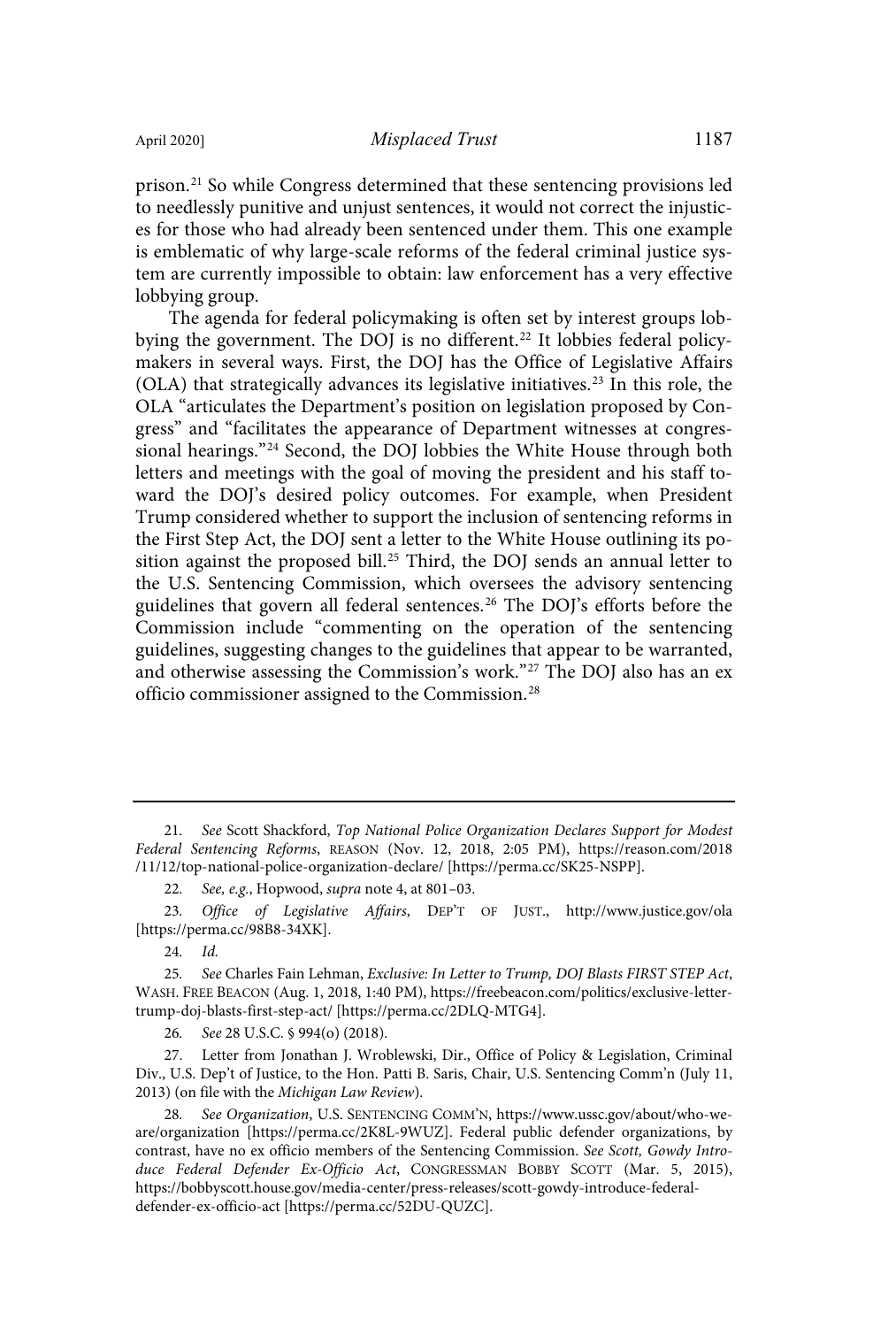These methods are not the only ways that federal prosecutors lobby policymakers. The NAAUSA<sup>29</sup> has delegates in each of the ninety-three U.S. attorneys' offices, and its role is to "protect, promote, foster and advance the mission of [assistant U.S. attorneys]" in the Department of Justice and Congress.<sup>30</sup> It does so through congressional testimony, white papers, press releases, and letters to federal policymakers.<sup>31</sup> The NAAUSA often takes positions on federal criminal justice policy ranging from proposed sentencing reforms to President Obama's clemency project.<sup>32</sup>

Few lobbying groups in D.C. have as much power and influence with federal policymakers as the DOJ and the NAAUSA. Take the proliferation of substantive criminal law as one example of their lobbying prowess. The Framers viewed voluminous and unclear criminal laws as a threat to liberty, <sup>33</sup> so federal criminal law grew slowly, and by 1873 there were only 183 separate federal criminal offenses.<sup>34</sup> But the DOJ's "lobbying machine" has consistently "pushe[d] for more, broader and harsher criminal law."<sup>35</sup> As a

30. About NAAUSA, NAAUSA, https://www.naausa.org/site/index.php/about-naausa [https://perma.cc/3F3L-S5EV].

31. See Resources, NAAUSA, https://www.naausa.org/site/index.php/resources [https:// perma.cc/VB42-2CMY].

32. See, e.g., Letter from Steve Cook, President, Nat'l Ass'n of Assistant U.S. Attorneys, et al. on the Sentencing Reform and Corrections Act (Apr. 11, 2016), https://www.naausa.org /site/index.php/resources/letters/121-apr-2016-coalition-letter-on-srca-revisions/file [https:// perma.cc/DJ9G-YC79]; Letter from Steven Cook, President, Nat'l Ass'n of Assistant U.S. Attorneys, to the President (Dec. 22, 2015), https://www.naausa.org/site/index.php/resources /letters/37-dec-2015-letter-on-clemency-to-president-ag/file [https://perma.cc/J9LS-23EJ].

33. See THE FEDERALIST NO. 62, at 335 (James Madison) (Clinton Rossiter ed., 1961) ("It will be of little avail to the people that the laws are made by men of their own choice if the laws be so voluminous that they cannot be read, or so incoherent that they cannot be understood; if they be repealed or revised before they are promulgated, or undergo such incessant changes that no man, who knows what the law is today, can guess what it will be tomorrow.").

34. See William J. Stuntz, The Pathological Politics of Criminal Law, 100 MICH. L. REV. 505, 514 (2001).

35. David B. Smith, Re-Examining Our Criminal Laws, CHAMPION, July 2004, at 42; see also Rachel E. Barkow, Prosecutorial Administration: Prosecutor Bias and the Department of Justice, 99 VA. L. REV. 271, 272–73 (2013) ("And [federal] prosecutors have often been a driving force in the political arena for mandatory minimum sentences and new federal criminal laws.").

<sup>29</sup>. See generally Maura Ewing, The Federal Prosecutors Backing Jeff Sessions on Mandatory Minimums, ATLANTIC (May 22, 2017), https://www.theatlantic.com/politics/archive /2017/05/mandatory-minimums-sessions-naausa-sentencing/527619/ [https://perma.cc/H4TB -9CK7] ("One such controversial voice is the National Association of Assistant United States Attorneys, a union-like organization representing a conservative bloc of AUSAs, the trial lawyers who litigate on behalf of the U.S. government in federal cases. The group has long lobbied for policies that give federal prosecutors more power in the courtroom and against reforms, like those generated under the Obama administration, to limit the use of mandatory-minimum sentences and give prosecutors more discretion, particularly with nonviolent drug offenses.").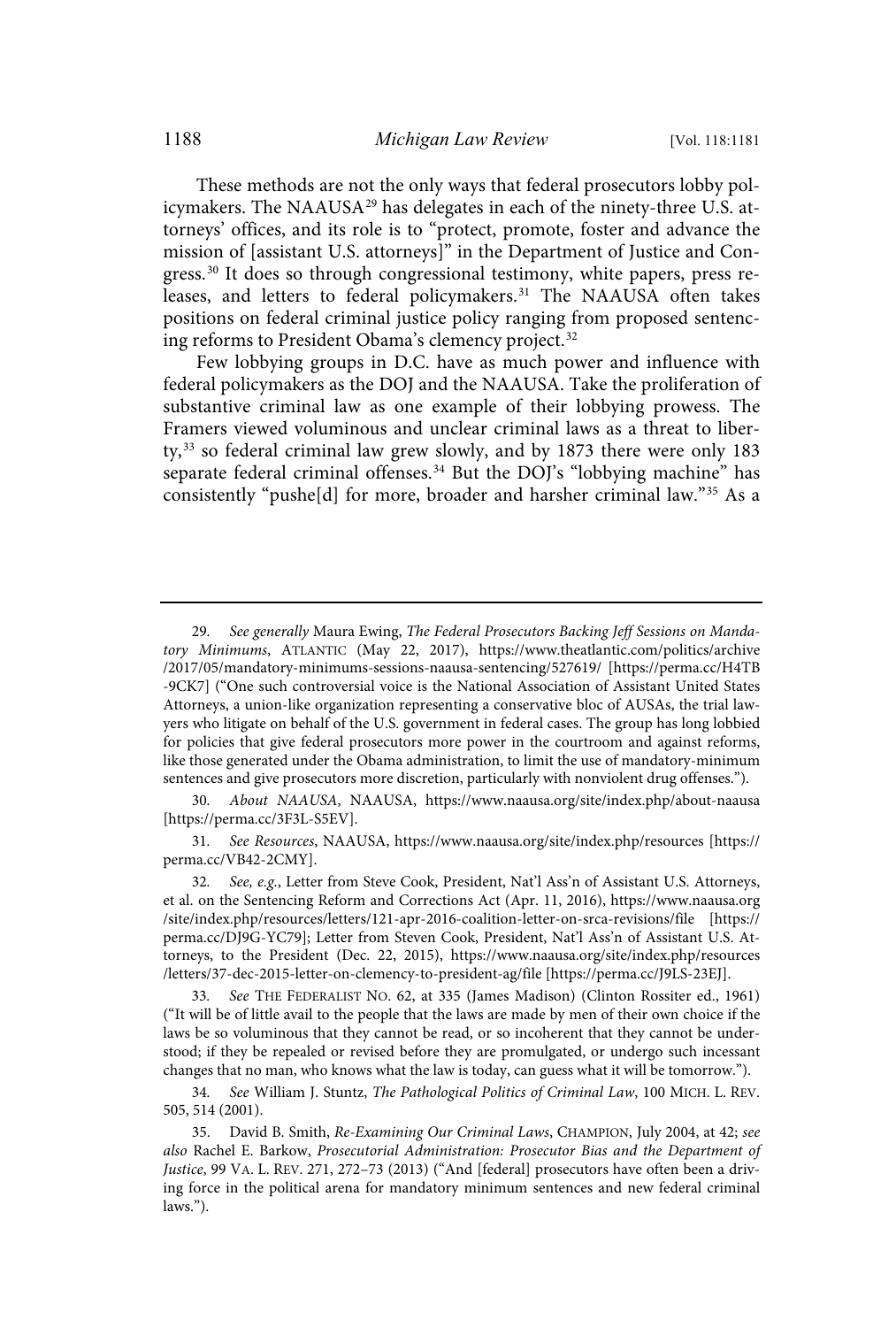result, we now live in the era of congressional crime creation.<sup>36</sup> Today, there are approximately 4,500 federal statutes and hundreds of thousands of federal regulations carrying criminal penalties.<sup>37</sup> From 2000 to 2007 alone, Congress created 452 new federal crimes,<sup>38</sup> and from 2008 to 2013, Congress added 439 new offenses.<sup>39</sup> Federal prosecutors are so proficient in moving the Congress to pass criminal laws that there is a Twitter handle to document all the crimes.<sup>40</sup> The "A Crime a Day" Twitter account noted in 2015 that it "will have tweeted a federal crime every day for a year. By some estimates, it will only take  $\sim 800$  years to tweet the rest."<sup>41</sup> The DOJ has thus been quite effective in moving Congress to enact more and more federal crimes.<sup>42</sup>

Congressional overrides of Supreme Court decisions are another marker of federal prosecutors' influence over the legislative process. An override occurs when Congress passes a statute that overrules or modifies a Supreme Court statutory interpretation decision.<sup>43</sup> Professors Matthew Christiansen and William Eskridge conducted a study finding 286 congressional overrides of Supreme Court decisions from 1967 to 2011.<sup>44</sup> Even though congressional overrides involve a nearly limitless number of topics on which Congress leg-

39. Memorandum from Alison M. Smith, Legislative Attorney, Cong. Research Serv., and Richard M. Thompson II, Legislative Attorney, Cong. Research Serv., to Crime, Terrorism, Homeland Sec. & Investigations Subcomm. (H. Judiciary) 1 (June 23, 2014), https://www.hsdl.org/?view&did=757175 [https://perma.cc/277J-F9DX] (noting that the memorandum might be underinclusive because there is no perfect way of finding and counting new federal offenses).

40. See @CrimeADay, TWITTER, http://twitter.com/crimeaday [https://perma.cc/3BZM-9KRM].

41. @CrimeADay, TWITTER (July 17, 2015, 12:01 PM), https://twitter.com/CrimeADay /status/622073623013146624 [https://perma.cc/S2BQ-PG97].

42. See Peter J. Henning, Targeting Legal Advice, 54 AM. U. L. REV. 669, 670–71 (2005) (noting that the DOJ "has been quite effective in getting Congress to approve legislation enacting broader crimes and—at least until recently—in shifting much of the power to set sentences to federal prosecutors").

43. Matthew R. Christiansen & William N. Eskridge, Jr., Congressional Overrides of Supreme Court Statutory Interpretation Decisions, 1967–2011, 92 TEX. L. REV. 1317, 1319 (2014) (describing an override as when Congress passes a law that: "(1) completely overrules the holding of a statutory interpretation decision, just as a subsequent Court would overrule an unsatisfactory precedent," or "(2) modifies the result of a decision in some material way, such that the same case would have been decided differently," or "(3) modifies the consequences of the decision, such that the same case would have been decided in the same way but subsequent cases would be decided differently" (quoting William N. Eskridge, Jr., Overriding Supreme Court Statutory Interpretation Decisions, 101 YALE L.J. 331, 332 n.1 (1991))).

44. Christiansen & Eskridge, supra note 43, at 1329.

<sup>36</sup>. See Shon Hopwood, Clarity in Criminal Law, 54 AM. CRIM. L. REV. 695 (2017). See generally HARVEY A. SILVERGLATE, THREE FELONIES A DAY: HOW THE FEDS TARGET THE INNOCENT (2009).

<sup>37</sup>. See BAKER, supra note 11, at 1, 4.

<sup>38</sup>. Id. at 1 (finding that from 2000 through 2007, Congress enacted an average of 56.5 crimes a year).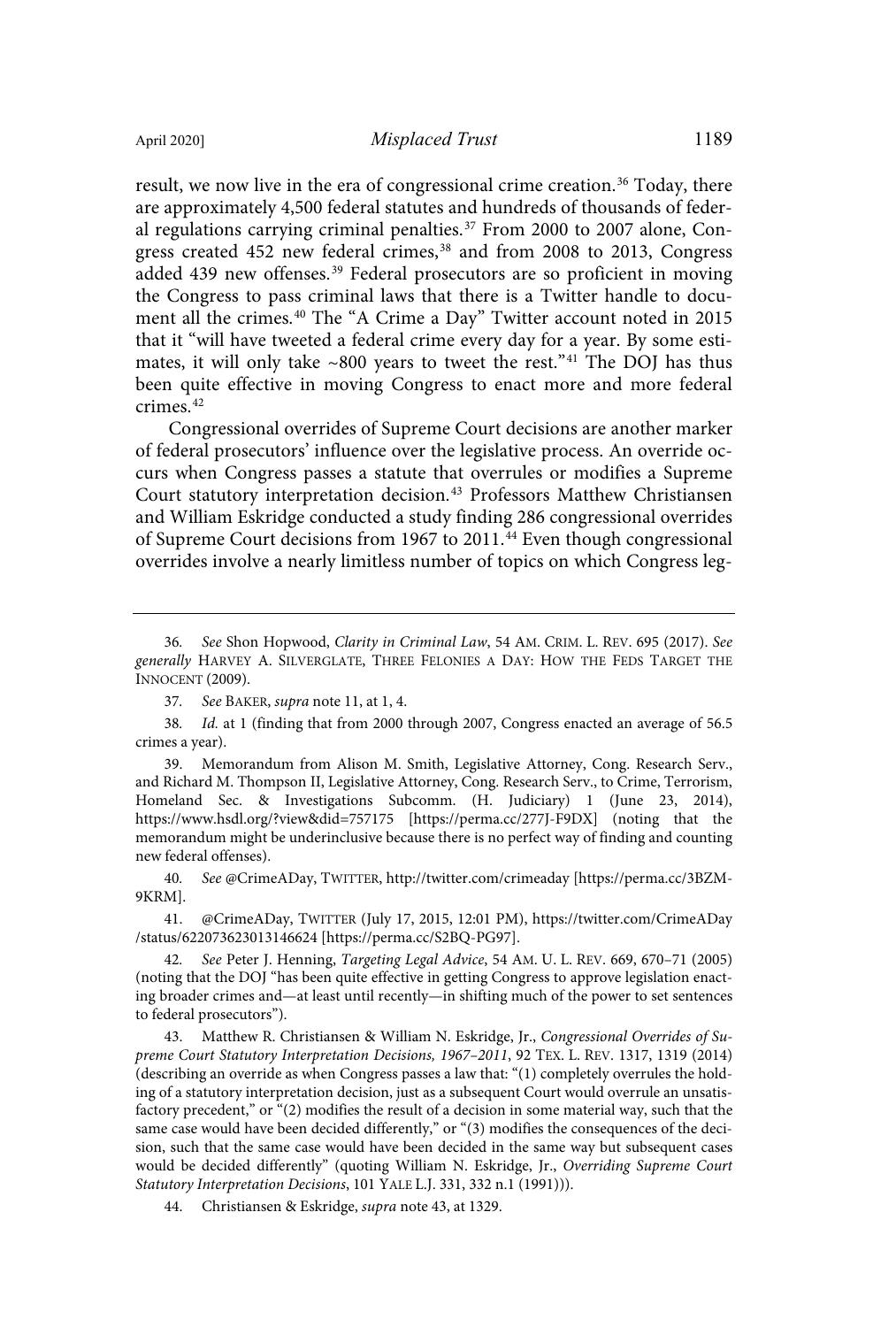islates, criminal law accounted for almost thirteen percent of the total overrides, making this category "among the largest producers of overrides."<sup>45</sup> Those criminal law–related overrides, the authors noted, were "decidedly one-sided," because "[i]f the Department of Justice believes the Court's stingy interpretation of a criminal prohibition, penalty, or procedural rule stands in the way of effective implementation of a criminal law regime, it can typically gain the attention of Congress and can often secure an override." <sup>46</sup> As a consequence, there was a proliferation of DOJ-initiated overrides "further penalizing [criminal defendants] and virtually no overrides protecting them." 47

The DOJ's and the NAAUSA's views are carefully listened to by federal policymakers and, in the following Sections, I argue that their views are often based on flawed data and a not-so-secret attempt to maintain power at all costs.

#### II. THE DEPARTMENT OF JUSTICE AND FEDERAL PROSECUTORS OFTEN LOBBY AGAINST ANY REFORMS THAT REDUCE SENTENCES

In her book, Professor Barkow observes that "prosecutors are often key lobbyists for getting laws and guidelines with longer sentences passed" (p. 51). That has certainly been the case for federal prosecutors, who continue to lobby for longer sentences and who oppose even modest reductions of federal sentencing provisions. In this Section, I explain the DOJ's and the NAAUSA's misguided views on mandatory minimum sentencing provisions and retroactively applicable reductions of the U.S. Sentencing Guidelines.

Federal prosecutors have long argued that longer mandatory minimum punishments are indispensable in deterring people from committing crimes and are needed as leverage to persuade defendants to cooperate and plead guilty. In a 1993 article in the Los Angeles Times, then–Attorney General William Barr said of mandatory minimums, "The only way to get a real hammer effect on some crimes is to set a floor below which the judge cannot

<sup>45</sup>. Id. at 1361.

<sup>46</sup>. Id. at 1383.

<sup>47.</sup> Id. The First Step Act is the only example I can think of where Congress overrode a Supreme Court decision favoring the government and not criminal defendants. The First Step Act overrode the Supreme Court's decision in Barber v. Thomas, 560 U.S. 474 (2010), where the Court held that the BOP had properly interpreted the federal good-time credits statute by proportionally calculating the fifty-four days of good-time credits for each year of the prisoner's term of imprisonment. That interpretation meant that federal prisoners only received forty-seven days of good-time credits per year, even though the statute said prisoners were to receive up to fifty-four days a year. The First Step Act restored Congress's original intent and prisoners now receive fifty-four days of good-time credits. See First Step Act of 2018, Pub. L. No. 155-391, § 102(b), 132 Stat. 5194, 5210; see also Scott Shackford, Thousands Freed from Federal Prison by FIRST STEP Act Reforms, REASON (July 19, 2019, 2:10 PM), https://reason .com/2019/07/19/thousands-freed-from-federal-prison-by-first-step-act-reforms/ [https:// perma.cc/N3BM-MDCY].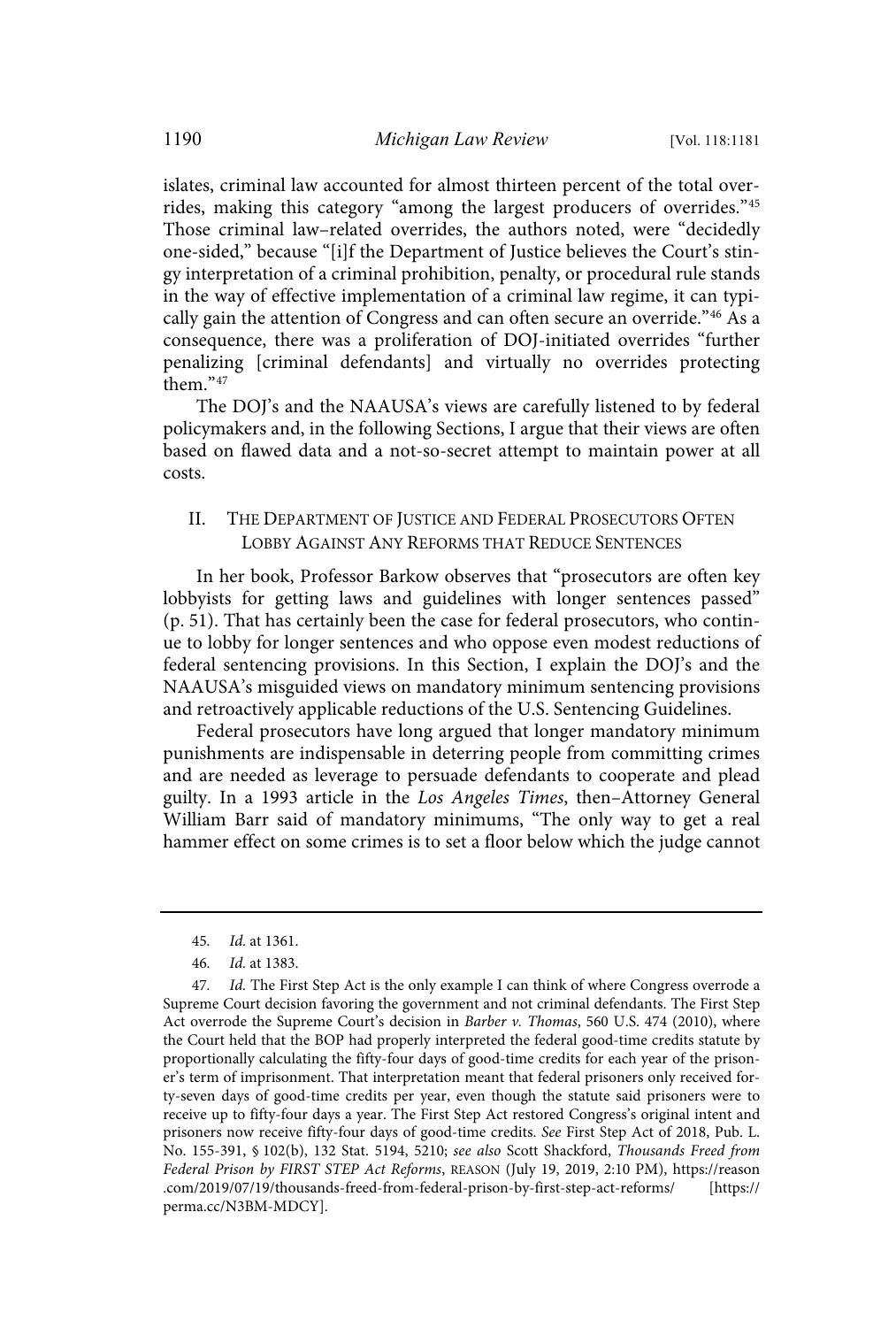go."<sup>48</sup> Since then, not much has changed. In 2014, several former federal prosecutors, including Barr, sent a letter to the U.S. Senate arguing that lowering some mandatory minimum provisions "will make it harder for prosecutors to build cases against the leaders of narcotics organizations and gangs."<sup>49</sup> In 2016, the NAAUSA similarly sent a letter opposing the Sentencing Reform Act of 2015 to members of the House of Representatives, claiming that mandatory minimum and other sentencing provisions helped reduce violent crime by half.<sup>50</sup> In 2017, the NAAUSA and other law enforcement organizations also opposed the Sentencing Reform and Corrections Act, claiming that the legislation would undermine mandatory minimum penalties for drug crimes and would "make it more difficult for law enforcement to pursue the most culpable drug dealers and secure their cooperation to pursue others."<sup>51</sup>

The DOJ continues to lobby in favor of mandatory minimum punishments. Just last year, the DOJ advocated in favor of Senate Bill 2635, called the "Ending the Fentanyl Crisis Act of 2018."<sup>52</sup> This bill would have reduced the threshold quantity of fentanyl necessary to trigger steep mandatory minimum penalties.<sup>53</sup> The DOJ argued that the current quantity threshold and punishments were an "inadequate deterrent." <sup>54</sup> It further argued that the quantity threshold for fentanyl was not consistent with heroin, resulting in the "perverse effect of encouraging drug traffickers to substitute fentanyl for heroin." 55

Putting aside that stiff mandatory minimum punishments have yet to create success in reducing the trafficking and use of illegal drugs (as the opi-

Letter from Steven H. Cook, President, Nat'l Ass'n of Assistant U.S. Attorneys, to Members of the House of Representatives (Sept. 8, 2016), https://www.naausa.org/site/index .php/resources/letters/130-sep-2016-letter-opposing-srca-2015/file [https://perma.cc/4VV8- 2EED].

51. Letter from Lawrence Leiser, Nat'l Ass'n of Assistant U.S. Attorneys, et al. to Charles E. Grassley, Chair, Comm. on the Judiciary, U.S. Senate, and Dianne Feinstein, Ranking Member, Comm. on the Judiciary, U.S. Senate (Nov. 2, 2017), https://assets.documentcloud.org /documents/4175976/LE-Groups-Ltr-Re-S-1917-Nov02-2017.pdf [https://perma.cc/AE33- JSCH].

52. Letter from Prim F. Escalona, Principal Deputy Assistant Attorney Gen., to Lindsey Graham, Chairman, Subcomm. on Crime & Terrorism, U.S. Senate, and Tom Cotton, U.S. Senate (May 11, 2018) (on file with the Michigan Law Review).

53. Ending the Fentanyl Crisis Act of 2018, S. 2635, 115th Cong.

54. Letter from Prim F. Escalona to Lindsey Graham and Tom Cotton, supra note 52, at 2.

55. Id.

<sup>48.</sup> Jim Newton, Judges Voice Anger over Mandatory U.S. Sentences, L.A. TIMES (Aug. 21, 1993, 12:00 AM), https://www.latimes.com/archives/la-xpm-1993-08-21-mn-26014 story.html [https://perma.cc/W7VQ-UDEM].

<sup>49.</sup> Letter from William P. Barr, Former U.S. Attorney Gen., et al. to Harry Reid, Majority Leader, U.S. Senate, and Mitch McConnell, Minority Leader, U.S. Senate (May 12, 2014), https://www.naausa.org/site/index.php/resources/letters/57-may-2014-letter-opposingmandatory-minimums-reduction/file [https://perma.cc/NH4F-DR8K].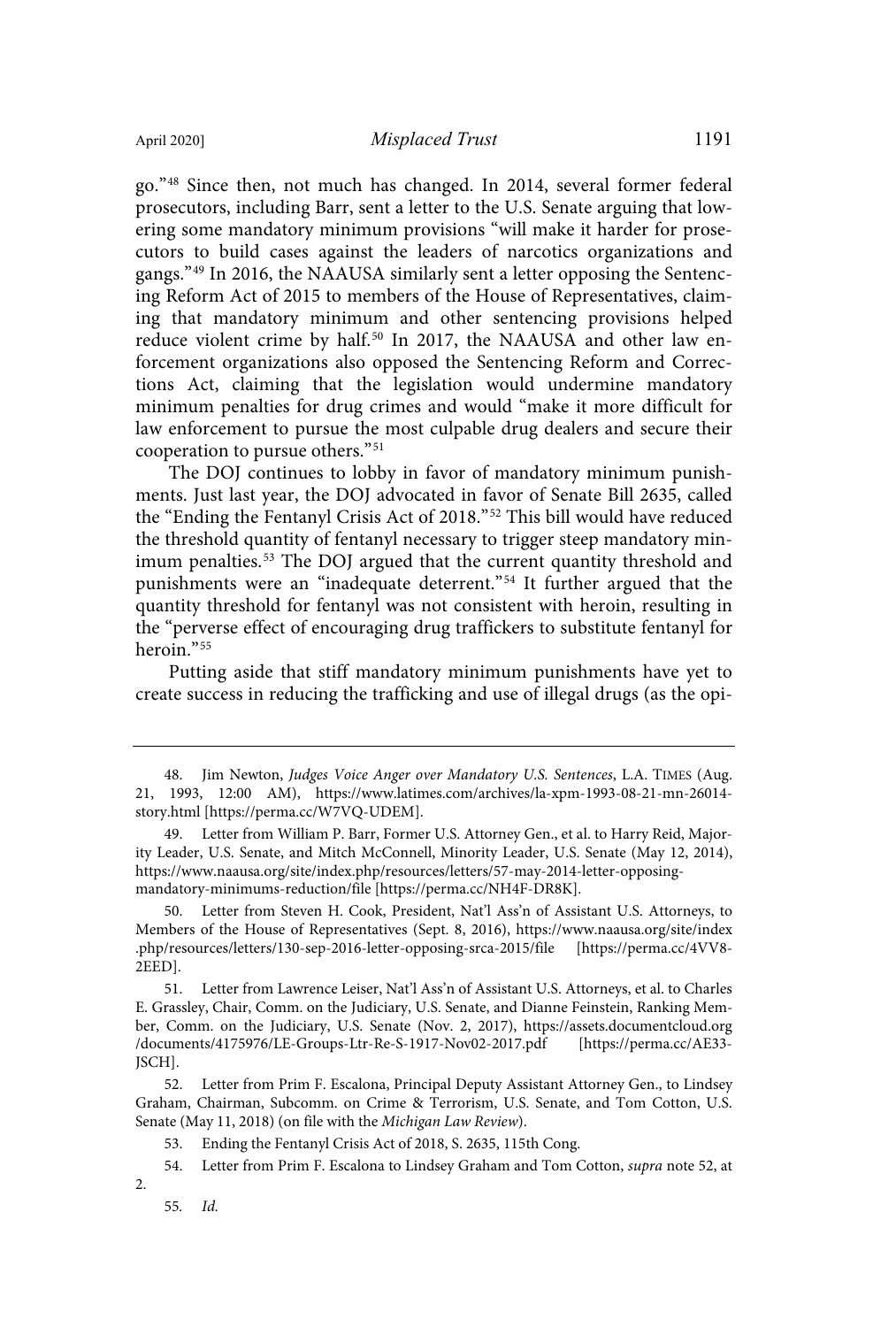oid crisis shows), <sup>56</sup> many of these claims by federal prosecutors are contrary to the opinions of experts in the field. To begin with, the claim that rising incarceration rates were the dominant driver of the American crime decline is against the weight of views from criminologists and economists. Experts believe that the link between higher incarceration and lower crime rates is not nearly as strong as previously thought.<sup>57</sup> Because there were many variables that led to the crime decline, criminologists now believe that increased incarceration had no "statistically significant effect" on reducing violent crime in the 1990s and the 2000s. <sup>58</sup> After replicating several "high-credibility" studies on whether incarceration reduces crime, one notable economist concluded that "the best estimate of the impact of additional incarceration on crime in the United States today is zero."<sup>59</sup> These experts' views are borne out by recent data. Between 2007 and 2017, thirty-four states reduced both their crime rates and their prison populations.<sup>60</sup> But it is not surprising that federal prosecutors believe that their efforts have led to a dramatic reduction in crime. In Prisoners of Politics, Professor Barkow explains that while prosecutors "often believe they are experts in public safety, they are not criminologists or social scientists who study these issues on a regular basis. When they decide policy questions, it tends to be from their own experience as prosecutors, uninformed by broader data or empirical analysis" (p. 166).

Nor are federal prosecutors' claims about the general deterrent effect of mandatory minimums and other harsh sentencing provisions accurate.

58. See, e.g., OLIVER ROEDER ET AL., BRENNAN CTR. FOR JUSTICE, WHAT CAUSED THE CRIME DECLINE? 22 (2015).

59. DAVID ROODMAN, OPEN PHILANTHROPY PROJECT, THE IMPACTS OF INCARCERATION ON CRIME 7 (2017) (emphasis omitted).

<sup>56.</sup> Arthur C. Evans, Jr., We Cannot Arrest Our Way out of America's Opioid Crisis, AM. PSYCHOL. ASS'N (June 2018), https://www.apa.org/monitor/2018/06/ceo [https://perma.cc /Z25K-N2DQ] ("We have tried before to arrest our way out of a drug crisis—it didn't work then and it won't work now. Addiction is an illness. Let's focus less on punishment and more on treating those who need our help."); see Barry R. Grissom, Mandatory Minimums: The Wrong Strategy for the Opioid Epidemic, HILL (Nov. 9, 2017, 2:42 PM), https://thehill.com /opinion/criminal-justice/359661-mandatory-minimums-the-wrong-strategy-for-the-opioidepidemic [https://perma.cc/2GVG-YKBN] ("There are no easy solutions to the opioid crisis. But we have to be willing to accept what hasn't worked. Too much money on incarceration and not enough money on public health has been a recipe for disaster in our communities. A fresh approach with the right focus is the way ahead.").

<sup>57</sup>. See DON STEMEN, VERA INST. OF JUSTICE, THE PRISON PARADOX: MORE INCARCERATION WILL NOT MAKE US SAFER 1–2 (2017); Rucker Johnson & Steven Raphael, How Much Crime Reduction Does the Marginal Prisoner Buy?, 55 J.L. & ECON. 275, 302 (2012) (noting that incarceration reduced more crime from 1978 to 1990, but that the effect of the incarceration rate on the crime rate was much smaller between 1991 and 2004).

<sup>60.</sup> Cameron Kimble & Ames Grawert, Between 2007 and 2017, 34 States Reduced Crime and Incarceration in Tandem, BRENNAN CTR. FOR JUST. (Aug. 6, 2019), https://www.brennancenter.org/blog/between-2007-and-2017-34-states-reduced-crime-andincarceration-tandem [https://perma.cc/DVH5-P9Z8] ("The data clearly demonstrate that the United States' prison population can be reduced without sacrificing the public safety gains of recent decades.").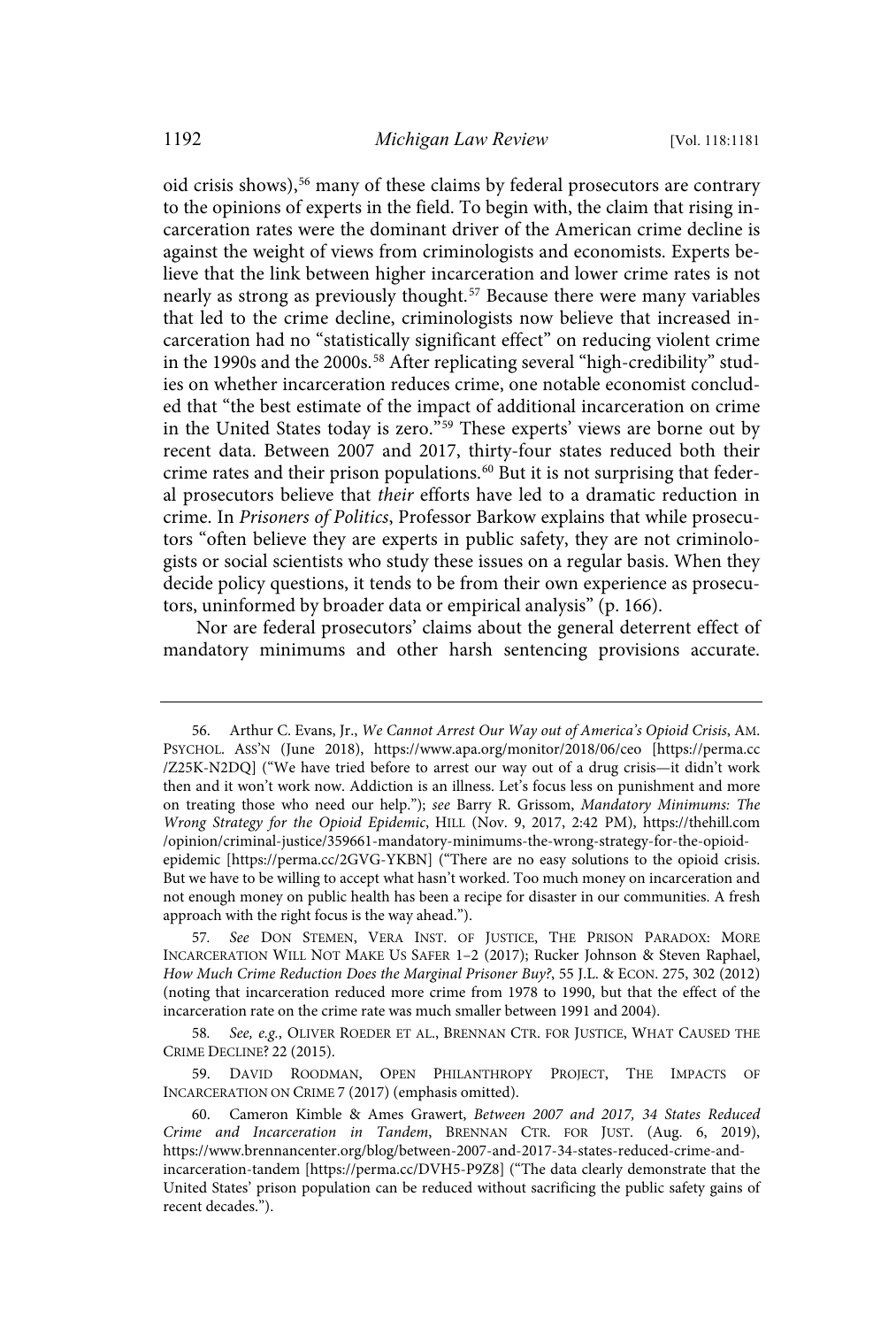Many people who commit crimes—young men, people in the throes of drug or alcohol addiction, or those suffering from mental illness—don't act rationally.<sup>61</sup> Even if they did, deterrence only works if people understand the consequences. Not surprisingly, the public grossly underestimates the harshness of American sentences.<sup>62</sup> And behavioral economics suggests that people don't properly estimate unlikely-but-severe outcomes, which means that a ten-year prison sentence won't have much more of a deterrent effect than a five-year sentence. <sup>63</sup> Indeed, a report commissioned by the DOJ concluded that lengthy prison sentences are not the best way to deter future crimes.<sup>64</sup> Instead, it is the certainty of getting caught, not the severity of the

The claims about the necessity of mandatory minimums are also contrary to the goal of public safety.<sup>66</sup> The U.S. Sentencing Commission concluded that mandatory minimum penalties contributed to the rise of the federal prison population, <sup>67</sup> which has risen so much that the Federal Bureau of

punishment, that provides the most deterrent benefits.<sup>65</sup>

62. See Francis T. Cullen et al., Public Opinion About Punishment and Corrections, 27 CRIME & JUST. 1, 3 (2000).

63. See VALERIE WRIGHT, SENTENCING PROJECT, DETERRENCE IN CRIMINAL JUSTICE 4– 5 (2010).

64. See NAT'L RESEARCH COUNCIL, supra note 1, at 155–56.

65. P. 17 ("The criminology research is clear that would-be offenders are deterred when they believe they will be caught, and the odds of detection matter far more than possible prison sentences in the decision whether to commit a crime."); Steven N. Durlauf & Daniel S. Nagin, Imprisonment and Crime: Can Both Be Reduced?, 10 CRIMINOLOGY & PUB. POL'Y 13, 13–14 (2011); Daniel S. Nagin, Deterrence in the Twenty-First Century, 42 CRIME & JUST. 199, 206 (2013).

66. P. 7 ("Prosecutors typically claim they are the guardians of public safety when they advocate for longer sentences to stay on the books, even though longer sentences are not always best for public safety.").

67. See U.S. SENTENCING COMM'N, AN OVERVIEW OF MANDATORY MINIMUM PENALTIES IN THE FEDERAL CRIMINAL JUSTICE SYSTEM 48–49 (2017) (noting that, at the end of the 2016 fiscal year, over 55 percent of people in BOP custody were convicted of an offense carrying a mandatory minimum penalty).

<sup>61</sup>. See Adam Gelb et al., More Imprisonment Does Not Reduce State Drug Problems, PEW (Mar. 8, 2018), https://www.pewtrusts.org/en/research-and-analysis/issue-briefs/2018/03 /more-imprisonment-does-not-reduce-state-drug-problems [https://perma.cc/C4RZ-TRWA] ("If imprisonment were an effective deterrent to drug use and crime, then, all other things being equal, the extent to which a state sends drug offenders to prison should be correlated with certain drug-related problems in that state. The theory of deterrence would suggest, for instance, that states with higher rates of drug imprisonment would experience lower rates of drug use among their residents. To test this, Pew compared state drug imprisonment rates with three important measures of drug problems—self-reported drug use (excluding marijuana), drug arrest, and overdose death—and found no statistically significant relationship between drug imprisonment and these indicators. In other words, higher rates of drug imprisonment did not translate into lower rates of drug use, arrests, or overdose deaths."); see also Ricardo Caceda et al., Toward an Understanding of Decision Making in Severe Mental Illness, J. NEUROPSYCHIATRY & CLINICAL NEUROSCIENCES, Summer 2014, at 196; Alexandra Sifferlin, Why Teenage Brains Are So Hard to Understand, TIME (Sept. 8, 2017), https://time.com/4929170/inside-teen-teenage-brain/ [https://perma.cc/AL27-D8JU].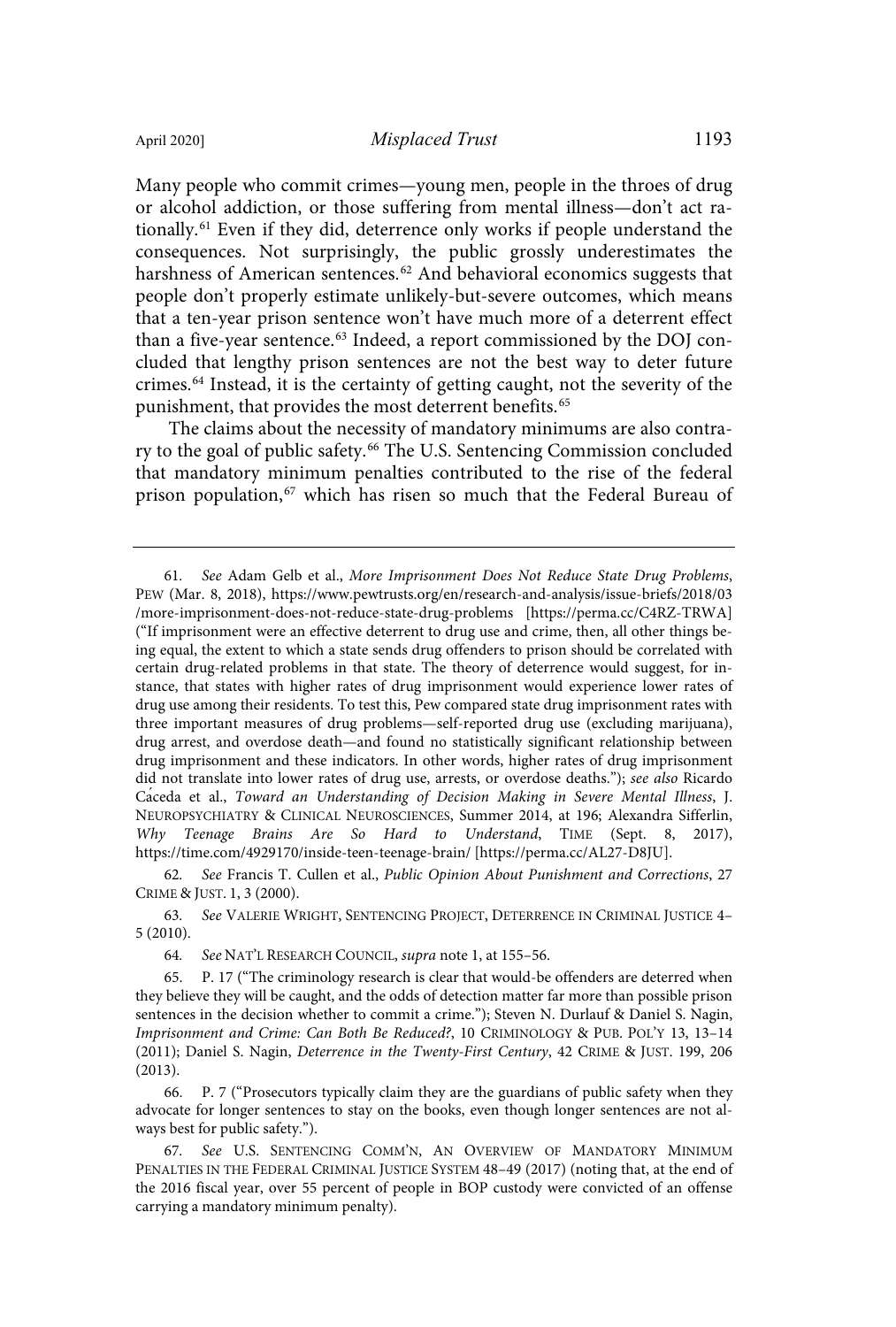Prisons' (BOP) detention costs now account for "roughly one third" of the DOJ's overall budget.<sup>68</sup> That result "comes with significant public safety consequences" because the growing BOP budget has "crowd[ed] out" other policy priorities at the DOJ. <sup>69</sup> If federal prosecutors were really concerned with deterring crime and saving their precious resources, they would advocate for sentencing reforms designed to significantly reduce the federal prison population. <sup>70</sup> The DOJ could then reallocate the resources spent on incarcerating people for the hiring of additional law enforcement officers and prosecutors, who could solve and prosecute more crimes, thus increasing the likelihood of being caught and deterring more people from committing crimes.

One claim federal prosecutors frequently employ is that any reduction in mandatory minimum punishments will lead to less cooperation and fewer guilty pleas, thereby stymieing their efforts to prosecute drug crimes.<sup>71</sup> When Attorney General Eric Holder instructed federal prosecutors not to charge offenses carrying mandatory minimum penalties in drug cases, there were fears that prosecutors would lose their leverage. <sup>72</sup> The rate of guilty pleas, however, stayed exactly the same as it was before the new DOJ policy. <sup>73</sup> After Congress passed the Fair Sentencing Act of 2010,<sup>74</sup> a bill that increased the threshold quantity of crack cocaine corresponding to mandatory minimum penalties, federal cases were adjudicated by guilty plea at a rate of 97 per-

69. Yates, supra note 68.

71. Evan McMorris-Santoro, Justice Department: You Don't Need Mandatory Prison Sentences to Put the Right Drug Criminals in Jail, BUZZFEED NEWS (July 22, 2015, 10:16 AM), https://www.buzzfeednews.com/article/evanmcsan/the-justice-department-you-dont-needmandatory-prison-senten [https://perma.cc/YX88-P52B] ("The central argument against the sweeping changes to the war on drugs proposed by the Obama administration and others goes like this: If you take away stringent mandatory minimum sentences for drug crimes, prosecutors can no longer use the fear of prison to flip drug criminals. If they can't flip drug criminals, they can't go after more powerful and dangerous drug criminals. And if they can't go after those criminals, they can't hope to make a dent in the illegal drug trade.").

72. Id. (quoting Deputy Attorney General Sally Yates).

73. Id. (quoting Deputy Attorney General Sally Yates).

74. See Fair Sentencing Act of 2010, Pub. L. No. 111-220, 124 Stat. 2372 (codified as amended in scattered sections of title 21).

<sup>68.</sup> Sally Q. Yates, Deputy Attorney Gen., U.S. Dep't of Justice, McNamara Memorial Lecture at Fordham University (Nov. 14, 2016), https://www.justice.gov/opa/speech/deputyattorney-general-sally-q-yates-delivers-mcnamara-memorial-lecture-fordham [https://perma .cc/6GKK-WRNB]; see also Eric. H. Holder Jr., Opinion, Eric Holder: We Can Have Shorter Sentences and Less Crime, N.Y. TIMES (Aug. 11, 2016), https://www.nytimes.com/2016/08/14 /opinion/sunday/eric-h-holder-mandatory-minimum-sentences-full-of-errors.html [https:// perma.cc/85G7-85XM] ("About a third of the Justice Department's budget now goes to the Bureau of Prisons—and in the absence of change, that proportion will grow.").

<sup>70</sup>. See PEW CTR. ON THE STATES, TIME SERVED: THE HIGH COST, LOW RETURN OF LONGER PRISON TERMS 35–38 (2012) (arguing that "thousands could serve shorter [prison] terms without impacting public safety" (cleaned up)).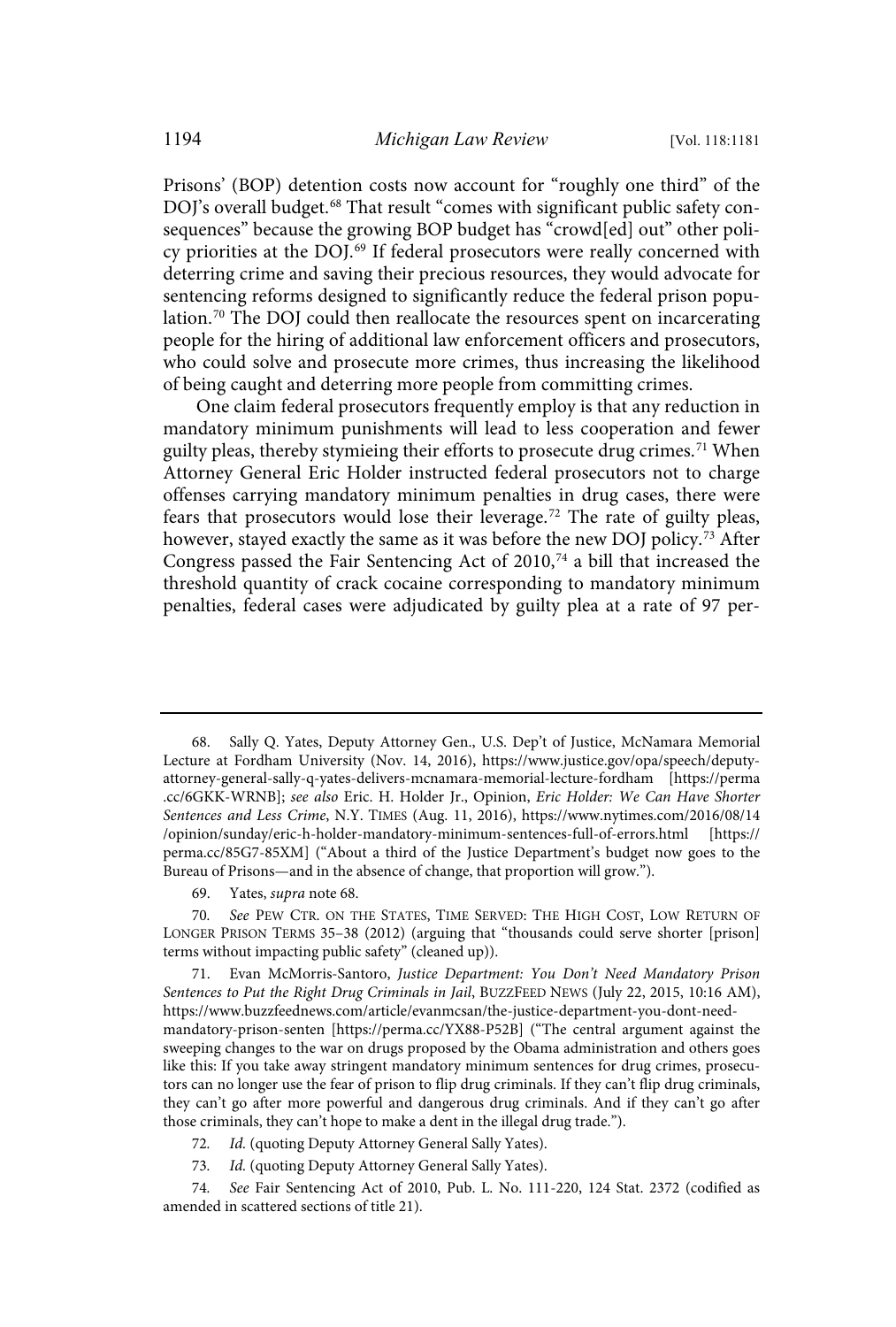cent. <sup>75</sup> And even if it were true that federal prosecutors would have difficulty securing guilty pleas and cooperation without mandatory minimums, that single factor is not a reasonable basis upon which to set all federal sentencing law policy. Congress has never stated that the goal of federal sentencing is to make federal prosecutors' jobs easier. <sup>76</sup> If that were the only goal of reforming the criminal justice system, then we should also abolish the jury trial, the right to counsel and to confront one's accusers, and many other protections the Framers enshrined in the Bill of Rights precisely to make it more difficult for the federal government to charge and incarcerate large numbers of people.

Federal prosecutors have additionally opposed retroactive sentencing guidelines changes that reduce punishments. When the U.S. Sentencing Commission considered broad retroactive application of the Amendment 728 "drugs minus two" provision, $77$  the deputy attorney general (DAG) testified in favor of only "limited retroactivity of the pending drug guideline amendments."<sup>78</sup> The DAG asked for limited application of the new sentencing rule because of "public safety concerns that arise from the release of dangerous drug offenders, and from the diversion of resources necessary to process over 50,000 inmates." <sup>79</sup> Once again, the DOJ's arguments prioritized the workload of federal prosecutors to the exclusion of all other policy goals, such as fairness and public safety.

The U.S. Sentencing Commission ultimately made Amendment 728 broadly applicable,<sup>80</sup> bringing prisoners' sentences in line with current law and providing a measure of fairness to the system. The DOJ's claims about releasing "dangerous drug offenders" also proved to be wrong. The U.S. Sentencing Commission later issued a report stating that those released under Amendment 728 recidivated at the same rate as those who had served their

<sup>75.</sup> U.S. SENTENCING COMM'N, FEDERAL SENTENCING: THE BASICS 5 (2018) ("In recent years, 97 percent of federal defendants convicted of a felony or Class A misdemeanor offense are adjudicated guilty based on a guilty plea rather than on a verdict at a trial.").

<sup>76.</sup> See generally 18 U.S.C.  $\frac{1}{2}$  3553(a)(2)(A)–(D) (2018) (listing the goals of sentencing as, for example, the need to reflect the seriousness of the offense, to promote respect for the law, to impose just punishment, to afford adequate deterrence, and to protect the public from further crimes of the defendant).

<sup>77</sup>. See Christopher Zoukis, Drugs Minus Two FAQ: Everything You Need to Know About Amendment 782, HUFFPOST (Sept. 16, 2014, 6:21 PM) (updated Dec. 6, 2017), https://www.huffingtonpost.com/christopher-zoukis/drugs-minus-two-faq-every\_b\_5831876 .html [https://perma.cc/5HPB-95E5] (explaining that the U.S. Sentencing Commission adjusted its Drug Quantity Table downward by two levels under Amendment 728).

<sup>78</sup>. Public Hearing on Retroactivity of 2014 Drug Amendment Before the U.S. Sentencing Comm'n 105 (June 10, 2014), https://www.ussc.gov/sites/default/files/transcript\_1.pdf [https://perma.cc/VR9A-6WB6] (statement of Sally Q. Yates, U.S. Attorney).

<sup>79</sup>. Id. at 110–11.

<sup>80</sup>. See U.S. SENTENCING COMM'N, GUIDELINES MANUAL app. C supp., amend. 782 (2014).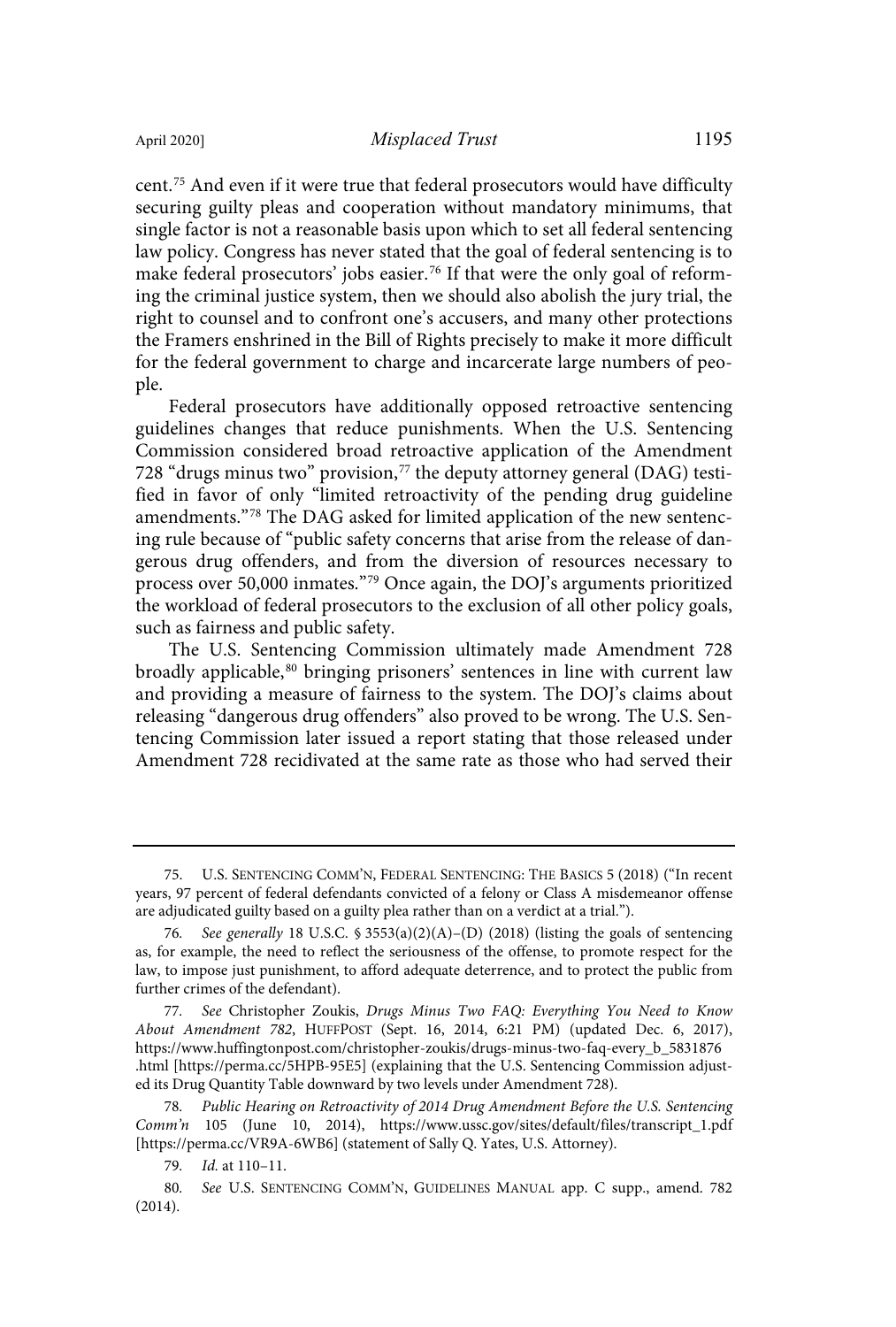full sentences before the law was made retroactively applicable.<sup>81</sup> Although federal prosecutors like to employ the scare tactic of highlighting that reforms will lead to the release of dangerous prisoners, what they often fail to explain is that an overwhelming majority of people serving time in federal prison will one day be released regardless. And despite a growing consensus among experts that the longer someone spends in a correctional setting, the higher their risk of recidivism upon release,<sup>82</sup> federal prosecutors are not lobbying for those in federal prison to receive more recidivism-reducing programs to assist those reentering society from reoffending. As Professor Barkow notes, "[i]f prosecutors cared mainly about public safety instead of what made their professional life easier, they would be just as vocal about other issues that affect the successful reentry or reform of individuals who have committed crimes" (p. 7).

## III. THE DEPARTMENT OF JUSTICE ATTEMPTS TO THWART THE PRESIDENT'S CRIMINAL JUSTICE POLICY POSITIONS WHEN THEY RUN COUNTER TO ITS OWN POLICY PREFERENCES

It is one thing for federal prosecutors in the executive branch to lobby against reforms in Congress and the Sentencing Commission, but it is something altogether different when they attempt to thwart the policy agenda of the president they serve. Yet that is exactly what occurred when President Trump made it a priority to pass bipartisan criminal justice reform through the First Step Act and when President Obama tried to implement new clemency policies.

In October of 2017, Senators Chuck Grassley and Dick Durbin introduced the Sentencing and Corrections Reform Act (which the First Step Act later supplanted) in the Senate.<sup>83</sup> By January of 2018, President Trump sig-

<sup>81</sup>. See U.S. SENTENCING COMM'N, RECIDIVISM AMONG FEDERAL OFFENDERS RECEIVING RETROACTIVE SENTENCE REDUCTIONS: THE 2011 FAIR SENTENCING ACT GUIDELINE AMENDMENT 1 (2018) ("The Commission finds no difference between the recidivism rates for offenders who were released early due to retroactive application of the FSA Guideline Amendment and offenders who had served their full sentences before the FSA Guideline Amendment reduction retroactively took effect.").

<sup>82</sup>. See EXEC. OFFICE OF THE PRESIDENT OF THE U.S., ECONOMIC PERSPECTIVES ON INCARCERATION AND THE CRIMINAL JUSTICE SYSTEM 39 (2016) ("[A] growing body of work has found that incarceration increases recidivism."); Cassia Spohn & David Holleran, The Effect of Imprisonment on Recidivism Rates of Felony Offenders: A Focus on Drug Offenders, 40 CRIMINOLOGY 329, 348 (2002) (finding that individuals sentenced to prison had higher recidivism rates and recidivated more quickly than individuals sentenced to probation); Lynne M. Vieraitis et al., The Criminogenic Effects of Imprisonment: Evidence from State Panel Data, 1974–2002, 6 CRIMINOLOGY & PUB. POL'Y 589 (2007) (finding that increased prison releases are associated with higher crime rates and arguing that this is due to the criminogenic effects of prison).

<sup>83</sup>. See Seung Min Kim, Senators Unveil Bipartisan Criminal Justice Reform Package, POLITICO (Oct. 4, 2017, 3:10 PM), https://www.politico.com/story/2017/10/04/senatebipartisan-bill-criminal-justice-reform-243455 [https://perma.cc/9BDG-CMAX].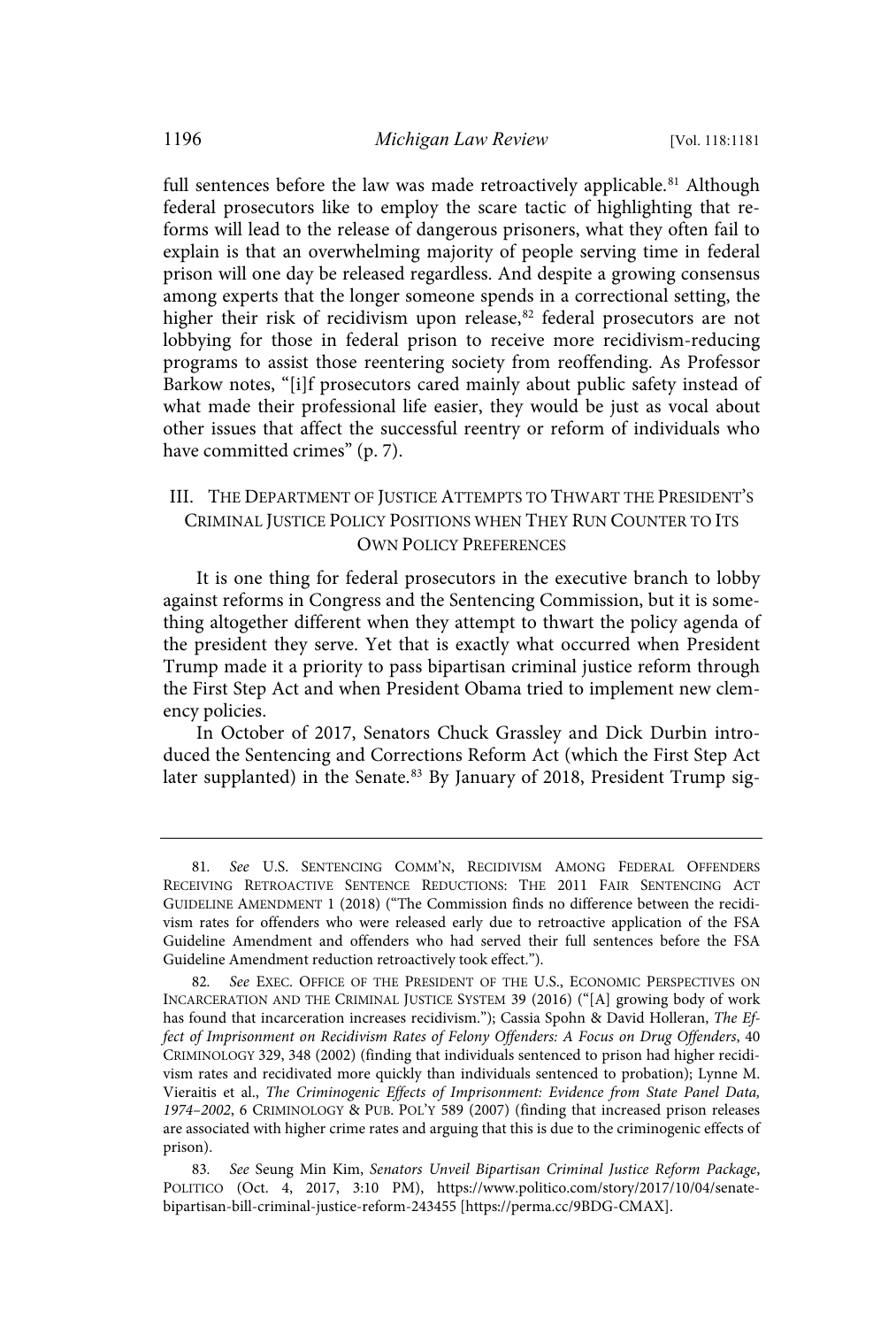naled support for the bill.<sup>84</sup> Just a few weeks later, Attorney General Jeff Sessions undermined that effort by sending Senator Grassley a letter stating that if the bill passed in its current form, "this legislation would be a grave error."<sup>85</sup> After the House of Representatives voted in favor of the First Step Act in May of 2018, and despite the White House's continued support for the bill, the attorney general claimed the legislation would "just create new victims" and then threw "his weight behind legislation to toughen and lengthen prison sentences."<sup>86</sup>

Even though it's the president's right to set policy priorities for the executive branch, Attorney General Sessions and the DOJ continued to oppose the White House's desire to pass criminal justice reform. <sup>87</sup> In July of 2018, the DOJ's Office of Legislative Affairs sent a letter to the White House lambasting the First Step Act, claiming that it would "significantly erode" the "long established truth-in-sentencing principles, create impossible administrative burdens, effectively reduce the sentences of thousands of violent felons, and endanger the safety of law-abiding citizens and law enforcement officers."<sup>88</sup>

The DOJ's letter was full of inaccuracies. Because Attorney General Eric Holder's new policies had led to shorter federal sentences and a slightly

86. See Tony Pugh, Trump, Sessions Feud Spills Over into Dispute over Policy on Criminal Justice Reform, MCCLATCHY (Aug. 21, 2018, 3:14 PM), https://www.mcclatchydc.com /news/politics-government/white-house/article217065005.html (on file with the Michigan Law Review).

87. See Sarah N. Lynch, Senators Seek Trump Backing for Prison Sentencing Reform Bill, REUTERS (June 26, 2018, 3:09 PM), https://www.reuters.com/article/us-usa-congresssentencing-reform/senators-seek-trump-backing-for-prison-sentencing-reform-bill-

idUSKBN1JM2OA [https://perma.cc/HL84-SUNS] ("A bipartisan pair of U.S. Senators on Tuesday called on President Donald Trump to back a bill that would reduce prison sentences for non-violent offenders, despite staunch opposition by Attorney General Jeff Sessions."); Sophie Tatum et al., Criminal Justice Overhaul Is Tabled—For Now, CNN (Aug. 23, 2018, 10:49 PM), https://www.cnn.com/2018/08/23/politics/criminal-justice-reform-white-house-donaldtrump-jeff-sessions/index.html [https://perma.cc/3DVE-ES22] ("'We're pleased the President agreed that we shouldn't support criminal justice reform that would reduce sentences, put drug traffickers back on our streets and undermine our law enforcement officers who are working night and day to reduce violent crime and drug trafficking in the middle of an opioid crisis,' Justice Department spokeswoman Sarah Isgur Flores said in a statement.").

88. Letter from Stephen E. Boyd, Assistant Attorney Gen., to Marc Short, Assistant to the President (July 12, 2018), https://freebeacon.com/wp-content/uploads/2018/08/DOJ \_Letter\_Beacon.pdf [https://perma.cc/43EB-NYER]; see also Lehman, supra note 25.

<sup>84</sup>. See Remarks by President Trump in a Meeting on Prison Reform, WHITE HOUSE (Jan. 11, 2018), https://www.whitehouse.gov/briefings-statements/remarks-president-trump-meet ing-prison-reform/ [https://perma.cc/Y9QN-GDNC].

<sup>85.</sup> Letter from Jeff Sessions, Attorney Gen., to Charles Grassley, Chairman, Comm. on the Judiciary, U.S. Senate (Feb. 14, 2018), https://www.politico.com/f/?id=00000161-966dda6b-ade9-fefd38e20001 [https://perma.cc/6VMA-S2BQ]; see also Elana Schor, Grassley Rips Sessions for Opposing Criminal Justice Bill, POLITICO (Feb. 14, 2018, 6:05 PM), https://www.politico.com/story/2018/02/14/grassley-sessions-criminal-justice-410735 [https://perma.cc/3428-599R].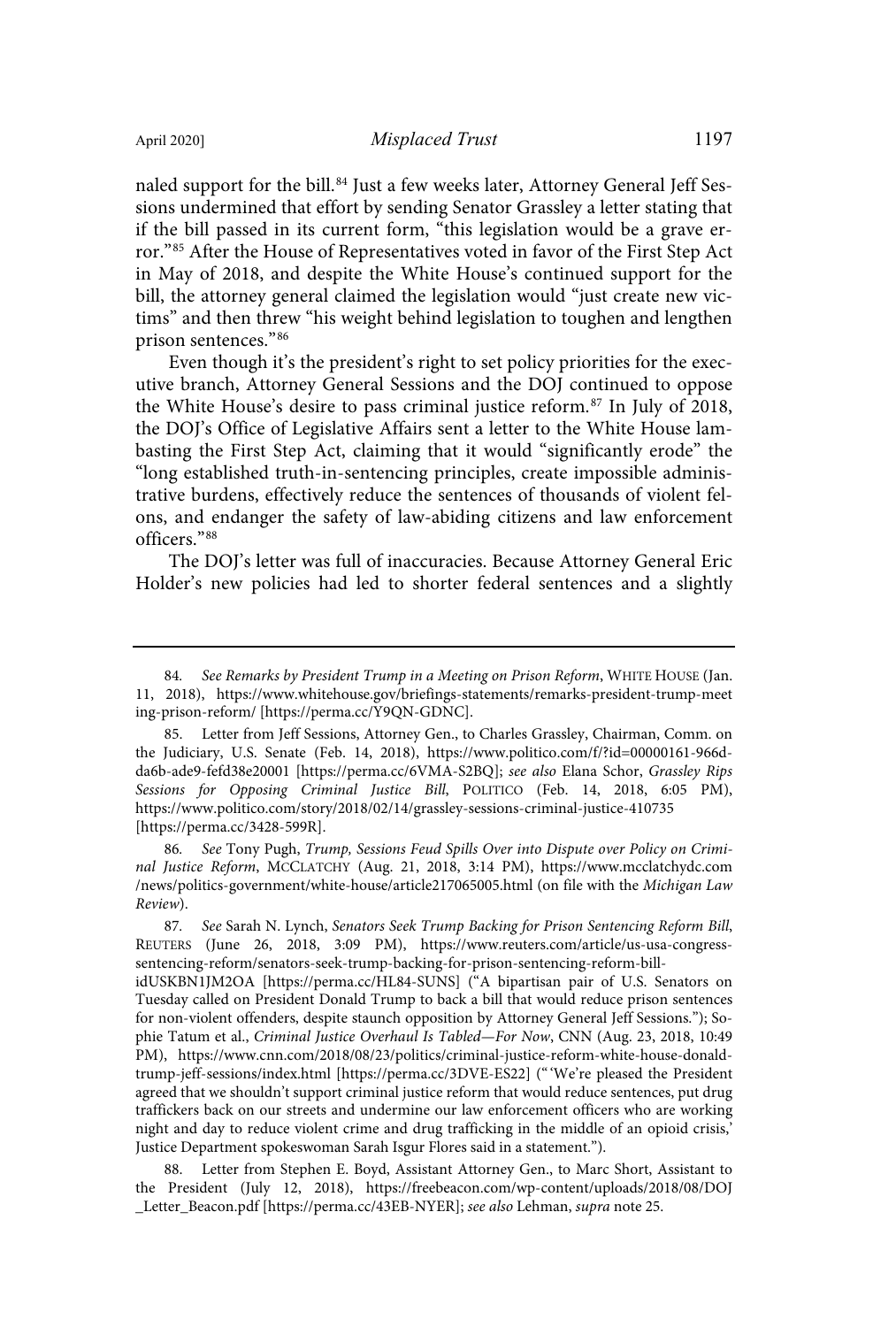smaller federal prison population,<sup>89</sup> the DOJ argued that "[i]t is likely no coincidence that, at the same time, we are in the midst of the largest drug crisis in our nation's history and recently experienced the two largest single-year increases in the national violent crime rate in a quarter of a century."<sup>90</sup> But, as others noted, "correlation doesn't mean causation," <sup>91</sup> especially given that violent crime prosecutions make up a small fraction of total federal sentences.<sup>92</sup> Indeed, former FBI Director James Comey attributed the 2015 increase in homicides in several American cities to less aggressive policing—not slightly smaller federal sentences and a minor reduction in the federal prison population. <sup>93</sup> The numbers show that the DOJ's claim that the violent crime rate had experienced historically large increases in 2015 and 2016 was also disingenuous.<sup>94</sup> Sure, the FBI's Uniform Crime Report found an increase in violent crime in 2015 and 2016.<sup>95</sup> But when the Bureau of Justice Statistics released the results of its National Crime Victim Survey, it showed that though the numbers demonstrated no significant change, the rate of violent crime dropped from 20.1 per 1,000 in 2014 to 18.6 per 1,000 in 2015. <sup>96</sup> And the DOJ's letter failed to convey the most important point: that the National Crime Victim Survey and the FBI's Uniform Crime Report "both show that crime in the United States remains at its lowest levels in decades."<sup>97</sup>

The DOJ further argued that the First Step Act's earned-time provision would "effectively function as a blanket, one-third reduction in the amount

96. Criminal Victimization, 2015, BUREAU JUST. STAT. (Oct. 20, 2016), https://www.bjs.gov/index.cfm?ty=pbdetail&iid=5804 [https://perma.cc/2ESJ-E67C].

<sup>89.</sup> Letter from Stephen E. Boyd to Marc Short, supra note 88, at 1.

<sup>90</sup>. Id.

<sup>91.</sup> Sarah Anderson, DOJ Overtly Attempts to Undermine President Trump's Prison Reform Agenda, FREEDOM WORKS (Aug. 1, 2018), www.freedomworks.org/content/doj-overtlyattempts-undermine-president-trumps-prison-reform-agenda [https://perma.cc/8NQR-P8E8].

<sup>92</sup>. See U.S. SENTENCING COMM'N, 2017 FEDERAL SENTENCING STATISTICS fig. A (2018), https://www.ussc.gov/research/data-reports/geography/2017-federal-sentencing-statis tics [https://perma.cc/2VNJ-8GHT] (showing that federal drug, immigration, and white collar offenses constituted over 72 percent of federal sentences).

<sup>93.</sup> Eric Lichtblau & Monica Davey, Homicide Rates Jump in Many Major U.S. Cities, New Data Shows, N.Y. TIMES (May 13, 2016), https://www.nytimes.com/2016/05/14 /us/murder-rates-cities-fbi.html [https://perma.cc/YG4F-CV86].

<sup>94</sup>. See Editorial Board, False Alarms About a National Crime Wave, N.Y. TIMES (Nov. 27, 2015), https://www.nytimes.com/2015/11/27/opinion/false-alarms-about-a-national-crime -wave.html [https://perma.cc/SE7D-NJYH].

<sup>95.</sup> NATHAN JAMES, CONG. RESEARCH SERV., R45236, RECENT VIOLENT CRIME TRENDS IN THE UNITED STATES 1 (2018).

<sup>97.</sup> Radley Balko, More Evidence that We Aren't in the Midst of a National Crime Wave, WASH. POST (Oct. 20, 2016, 2:10 PM), https://www.washingtonpost.com/news/thewatch/wp/2016/10/20/more-evidence-that-we-arent-in-the-midst-of-a-national-crime-wave/ (on file with the Michigan Law Review); see also JAMES, supra note 95, at Summary ("At the national level, violent crime and homicide rates increased from 2014 to 2015 and again from 2015 to 2016, but both rates remain near historical lows." (emphasis added)).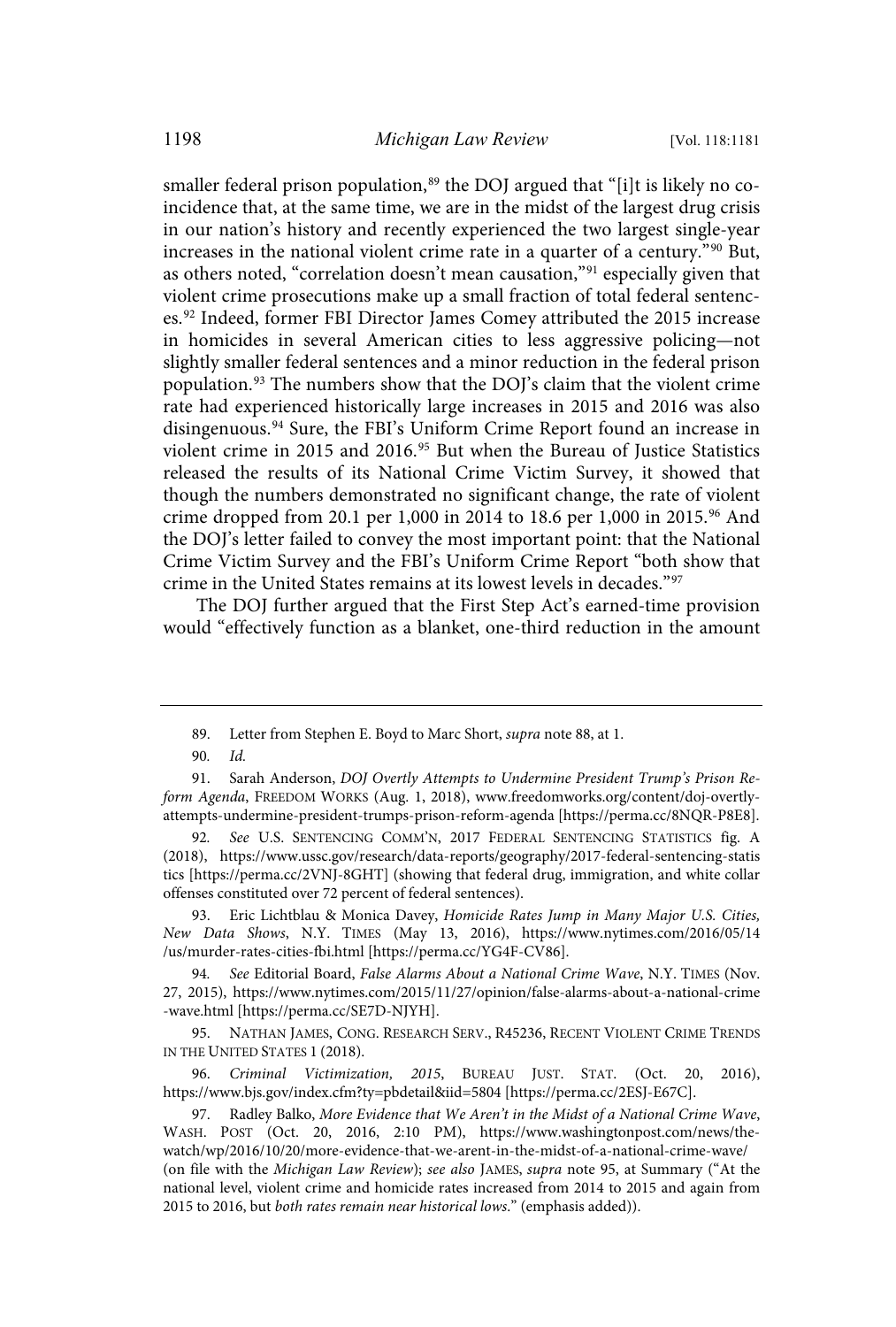of time that many convicted felons would spend in BOP custody."<sup>98</sup> One could wish! Such a policy would mean everyone in federal prison would be incentivized to become rehabilitated, thus reducing their risk of recidivism upon release and making communities safer.<sup>99</sup> Unfortunately, the earnedtime credits are only available to people convicted of certain offenses who, through their successful completion of recidivism-reducing programming and a DOJ-created risk assessment, establish that they are at minimum or low risk of offending.<sup>100</sup> Then, and only then, will people in federal prison receive earned-time credits that can be used to serve part of their custodial sentence in a federal halfway house or on monitored home confinement.<sup>101</sup> Given the DOJ's long-held position that the longer the sentence the better, there is a greater risk that the DOJ will create a risk-and-needs assessment allowing too few in federal prison to receive earned-time credits than that it will create an assessment allowing too many to receive credits.<sup>102</sup>

The DOJ's letter also made its routine pitch about reduced resources as a consequence of reform. Regarding compassionate release, it argued that the First Step Act would "require substantial expenditure" of BOP and prosecutorial resources if prisoners could file "motions for compassionate release in federal court."<sup>103</sup> Those prosecutorial resources, however, will mostly be employed when the DOJ opposes compassionate release, and there is an easy way to save those resources—concede the release of people who meet the criteria for relief. The DOJ's letter also fails to mention that its own inspector general issued a report finding that expanded compassionate release will save the DOJ money and help the BOP manage its prison population.<sup>104</sup>

101. Id. at 5–6.

<sup>98.</sup> Letter from Stephen E. Boyd to Marc Short, *supra* note 88, at 2 (emphasis omitted).

<sup>99</sup>. See Shon Hopwood, Beyond First Steps: How to Reform the Federal Bureau of Prisons, 31 FED. SENT. R. 119, 119–20 (2018).

<sup>100</sup>. See NATHAN JAMES, CONG. RESEARCH SERV., R45558, THE FIRST STEP ACT OF 2018: AN OVERVIEW 5 (2019) ("Under the act, prisoners who successfully complete recidivism reduction programming are eligible to earn up to 10 days of time credits for every 30 days of program participation. Minimum and low-risk prisoners who successfully completed recidivism reduction or productive activities and whose assessed risk of recidivism has not increased over two consecutive assessments are eligible to earn up to an additional five days of time credits for every 30 days of successful participation.").

<sup>102</sup>. See Samantha Michaels, Trump Keeps Celebrating Prison Reform. His Administration's Latest Move Could Sabotage It, MOTHER JONES (Apr. 11, 2019), https://www.mother jones.com/crime-justice/2019/04/trump-first-step-act-hudson-institute-risk-assessmentcommittee/ [https://perma.cc/85NG-VE3K]; Phillip Smith, Is the Trump Justice Department Trying to Sabotage the First Step Act?, SALON (Apr. 28, 2019, 10:59 AM), https://www.salon.com/2019/04/28/is-the-trump-justice-department-trying-to-sabotage-thefirst-step-act\_partner/ [https://perma.cc/V386-D6BU].

<sup>103.</sup> Letter from Stephen E. Boyd to Marc Short, supra note 88, at 3–4.

<sup>104.</sup> U.S. DEP'T OF JUSTICE, OFFICE OF THE INSPECTOR GEN., THE FEDERAL BUREAU OF PRISONS' COMPASSIONATE RELEASE PROGRAM iii (2013) ("The release of inmates through the compassionate release program provides cost savings for the BOP and assists the BOP with prison population management." (emphasis omitted)).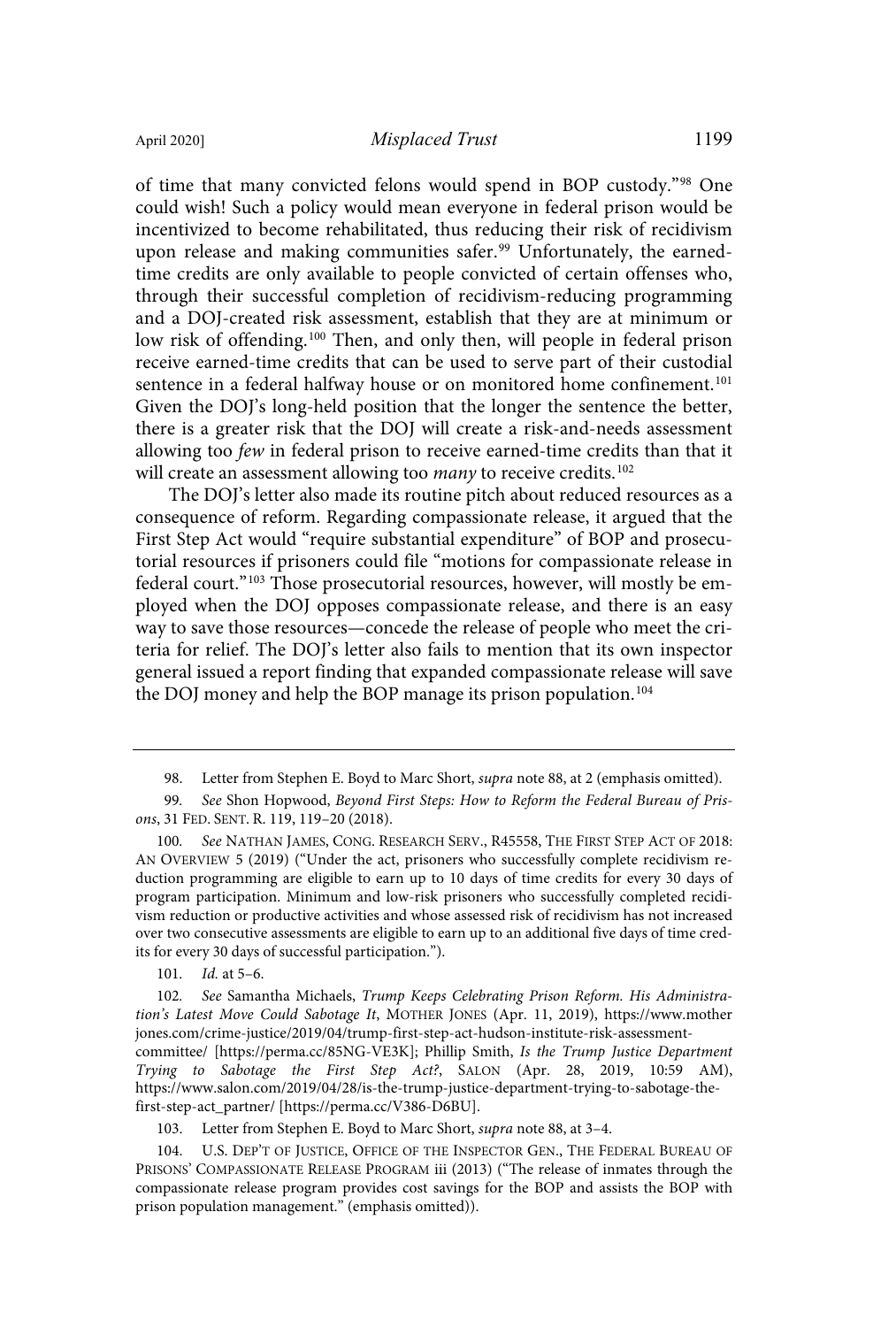The NAAUSA's opposition to the First Step Act was no better. Although federal prosecutors rarely set foot in federal prisons, the prosecutors at NAAUSA argued that "virtually all federal inmates already participate in education and training programs" and that the First Step Act "does not promise any meaningful change in inmate behavior or increase in participation in reentry programs." <sup>105</sup> I'm aware of no federal prison where virtually every prisoner has the ability to take meaningful education and training programs. And, as noted above, the only way people in federal prison receive earnedtime credits is if they "successfully complete[ ] evidence-based recidivism reduction programming or productive activities."<sup>106</sup> Contrary to the NAAUSA's assertion, this requirement incentivizes people in prison to change their behavior by participating in the programs that would allow them to earn credits toward release.

By the fall of 2018, it was apparent that President Trump supported the First Step Act.<sup>107</sup> President Trump's role as chief executive should have quelled the dissension from the DOJ as to the legislation. Yet it persisted. In October of 2018, President Trump had to explain on national television that Attorney General Sessions's continued opposition to the First Step Act did not represent his administration's position, and that if the attorney general didn't support reform, "then he gets overruled by me." <sup>108</sup> Even after Sessions was ousted by President Trump, the DOJ continued to lobby Congress against the First Step Act.<sup>109</sup> At one point, the DOJ circulated a "revised ver-

<sup>105</sup>. See Letter from Lawrence J. Leiser, President, NAAUSA, to Mitch McConnell, Majority Leader, U.S. Senate, and Chuck Schumer, Minority Leader, U.S. Senate 1 (Nov. 19, 2018), https://www.naausa.org/site/index.php/resources/letters/157-nov-2018-letter-on-first-stepact/file [https://perma.cc/T32X-9HXZ]. In my nearly ten years serving time inside a federal prison, I didn't see even half the people in prison taking educational or training programs.

<sup>18</sup> U.S.C. § 3632(d)(4)(A) (2018); see also id. § 3632(d) ("The System shall provide incentives and rewards for prisoners to participate in and complete evidence-based recidivism reduction programs . . . .").

<sup>107</sup>. See Nicholas Fandos & Maggie Haberman, Trump Embraces a Path to Revise U.S. Sentencing and Prison Laws, N.Y. TIMES (Nov. 14, 2018), https://www.nytimes.com /2018/11/14/us/politics/prison-sentencing-trump.html [https://perma.cc/45EP-TVSJ] ("President Trump threw his support behind a substantial revision of the nation's prison and sentencing laws on Wednesday, opening a potential path to enacting the most significant changes to the criminal justice system in a generation.").

<sup>108</sup>. See Steven Nelson, Trump Says He Will Overrule Jeff Sessions on Prison Reform, WASH. EXAMINER (Oct. 11, 2018, 9:29 AM), https://www.washingtonexaminer.com /news/white-house/trump-he-will-overrule-jeff-sessions-on-prison-reform [https://perma.cc /7BS2-CRJ9].

<sup>109</sup>. See Josh Dawsey & Seung Min Kim, Whitaker Told Trump He Has Concerns over Sentencing Reform Bill, WASH. POST (Nov. 15, 2018), https://www.washingtonpost.com /politics/whitaker-told-trump-he-has-concerns-over-sentencing-reform-bill/2018/11/15

<sup>/</sup>bfe7e2ec-e932-11e8-bd89-eecf3b178206\_story.html (on file with the Michigan Law Review) (noting that Acting Attorney General Matthew G. Whitaker expressed "concerns" with the First Step Act to Senator Lindsey Graham); Burgess Everett & Elana Schor, Cotton Wields Sex Offender Report to Tank Prisons Bill, POLITICO (Nov. 26, 2018, 1:26 PM), https://www.politico.com/story/2018/11/26/tom-cotton-criminal-justice-reform-senate-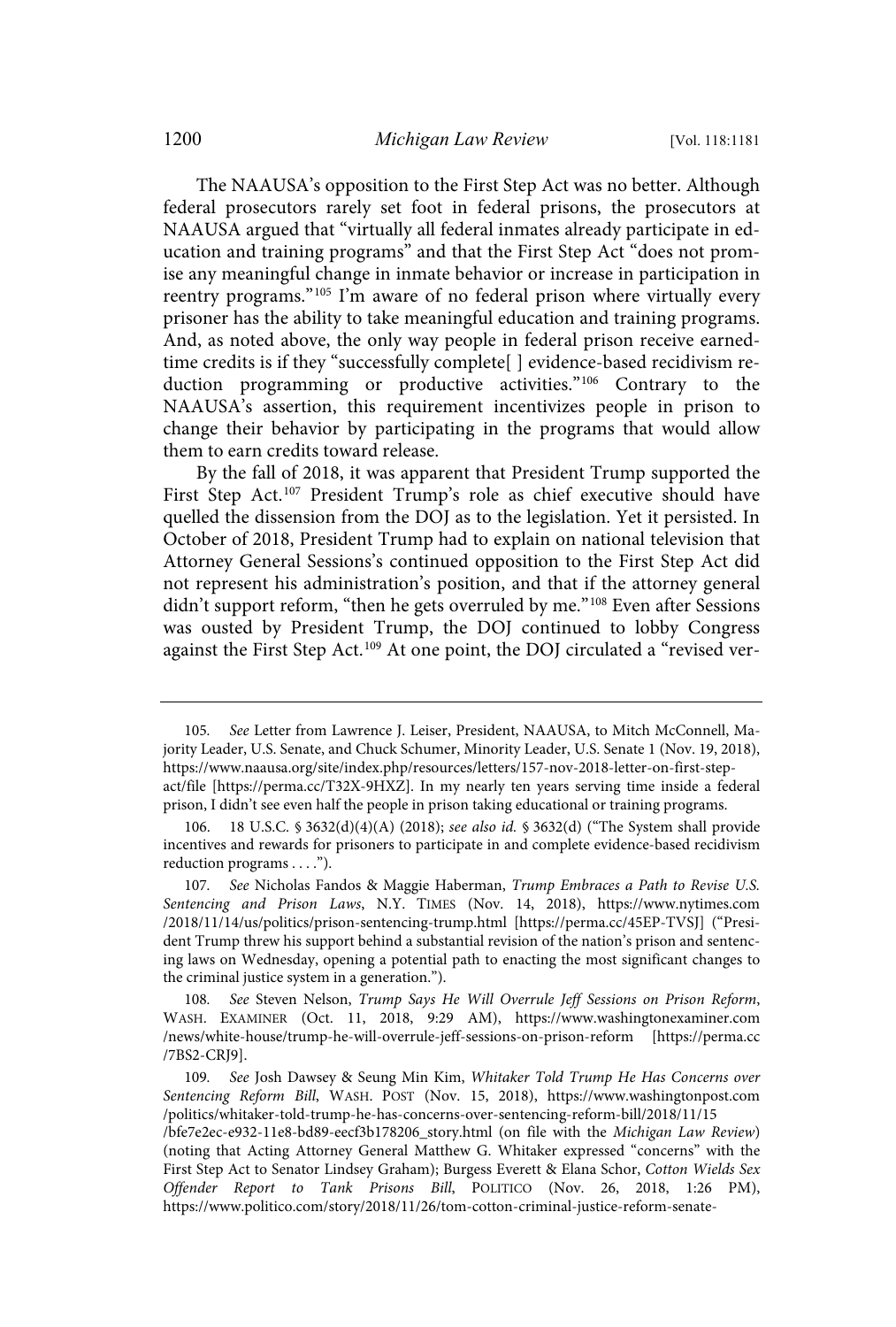sion of the bipartisan criminal justice reform bill" that differed from the one President Trump had already endorsed.<sup>110</sup> The DOJ's revised bill was said to address concerns of some law enforcement groups, but it seemed mostly designed to stanch support from "some Democrats," thereby endangering the bill's passage in the Senate.<sup>111</sup> Consequently, White House Deputy Press Secretary Hogan Gidley had to explain to reporters that President Trump was "still backing the original bill, and 'is not circulating any other version' " of it. <sup>112</sup> So much for the DOJ being subservient to the president.

Clemency is another area where the DOJ and federal prosecutors have thwarted a president's policy prerogatives. In 2014, President Obama announced an initiative to encourage federal prisoners to petition to have their sentences commuted.<sup>113</sup> President Obama set criteria for his clemency power, and his pardon attorney made numerous favorable recommendations.<sup>114</sup> But Deputy Attorney General Sally Yates overruled the pardon attorney's favorable recommendations in many individual cases<sup>115</sup> and "secretly kept from the White House the contrary opinions of the DOJ Pardon Office in the many cases in which [the DAG] overruled or refused to act on the Pardon Office's recommendation for clemency."<sup>116</sup> Yates did so even though the DOJ had previously stated its commitment to "carrying out this important mission."<sup>117</sup>

Predictably, the NAAUSA also opposed President Obama's clemency initiative. In 2015, the NAAUSA sent a letter to President Obama to share its

Stef W. Kight, DOJ Floats Revised Version of Trump-Backed Criminal Justice Bill, AXIOS (Nov. 29, 2018), https://www.axios.com/criminal-justice-reform-bill-doj-trump-jaredkushner-2907f5cc-2486-4d2a-bc76-66d3907fb94a.html [https://perma.cc/7VAD-AGWU].

111. Id.

112. Id.

114. See Michael D. Shear, Obama's 78 Pardons and 153 Commutations Extend Record of Mercy, N.Y. TIMES (Dec. 19, 2016), https://www.nytimes.com/2016/12/19/us/politics/obamacommutations-pardons-clemency.html [https://perma.cc/R5KL-XWZM].

115. See Hopwood, supra note 4, at 806-07.

116. Alec Karakatsanis, The Punishment Bureaucracy: How to Think About Criminal Justice Reform, 128 YALE L.J.F. 848, 915 (2019).

117. See Announcing New Clemency Initiative, Deputy Attorney General James M. Cole Details Broad New Criteria for Applicants, U.S. DEP'T JUST. (Apr. 23, 2014), https://www.justice.gov/opa/pr/announcing-new-clemency-initiative-deputy-attorneygeneral-james-m-cole-details-broad-new [https://perma.cc/PZ9H-V8P6].

republicans-trump-1015149 [https://perma.cc/7D9E-2H8V] ("A new Justice Department analysis—conducted at Cotton's request—found that the Senate's bipartisan sentencing and prison reform bill could make people convicted of some sex crimes eligible for early release. And though President Donald Trump supports the bill, Cotton says the DOJ confirmation underpins his argument that convicts of certain sex-related crimes could accrue credits making them eligible for supervised release or 'pre-release' to a halfway house.").

<sup>113.</sup> Rachel E. Barkow, Clemency and Presidential Administration of Criminal Law, 90 N.Y.U. L. REV. 802, 828 (2015). President Obama was not the only president to have his clemency power stymied. President George W. Bush "explicitly complained that he was not being provided with [clemency] grant recommendations when he sought them and urged President Obama to focus on fixing the clemency process." Id.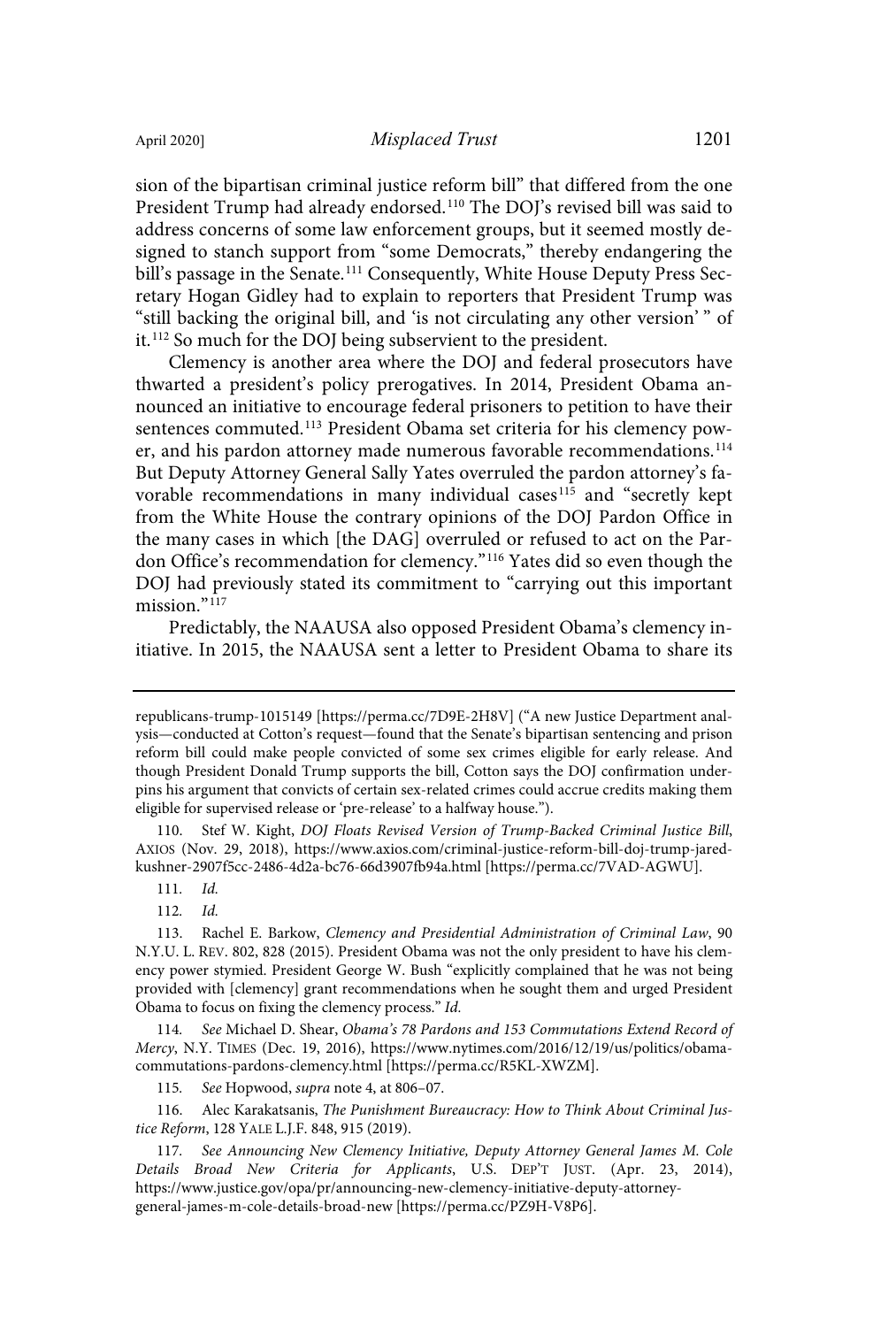concerns with granting clemency to "another 91 convicted drug traffickers." <sup>118</sup> Although there were over 205,000 people in federal prison at the time,<sup>119</sup> the NAAUSA was concerned that the ninety-one grants of clemency "brings to approximately 150 the number of traffickers given early release through executive clemency in just the last 14 months." <sup>120</sup> The NAAUSA essentially argued that this .07 percent of the federal prison population was unworthy of clemency and that their release was cause for great concern. As with several areas of criminal law policymaking, federal prosecutors have a conflict of interest with clemency, given that the DOJ is "the very agency that prosecuted every federal clemency applicant."<sup>121</sup> All the more reason to leave clemency decisions to the president.<sup>122</sup>

#### **CONCLUSION**

As Professor Barkow explains, prosecutors are ill-equipped to decide criminal justice policy without bias:

They stand as poor stewards to see whether the overall working of the administration of criminal law furthers public safety and maximizes limited public resources because they have too much to lose if it changes. They possess all the power in the current institutional arrangement and no incentives to let that power go. (p. 133)

On criminal justice reform matters, federal policymakers have listened to federal prosecutors for too long. Federal prosecutors have steadfastly opposed criminal justice reforms even when those reforms would increase public safety and fairness. They have often advocated against reforms in which they have no expertise, such as corrections policy. And a large amount of their opposition revolves around self-interested claims that reform will make their job of prosecuting and incarcerating people more difficult. Worse still, the DOJ and federal prosecutors have undermined the very policy prerogatives of the presidents they serve.

There is no reason for policymakers' continued deference to the views of federal prosecutors. Unlike federal prosecutors, other policy experts do not possess an inherent conflict of interest in trying to maintain power to the exclusion of all other goals. And a large number of policy experts—from crim-

<sup>118.</sup> Letter from Steven Cook to the President, supra note 32.

<sup>119</sup>. See Past Inmate Population Totals, supra note 13 (showing 205,723 people in federal prison in 2015).

<sup>120.</sup> Letter from Steven Cook to the President, *supra* note 32, at 1.

<sup>121.</sup> Paul J. Larkin, Jr., "A Day Late and a Dollar Short"-President Obama's Clemency Initiative 2014, 16 GEO. J.L. & PUB. POL'Y 147, 161 (2018).

<sup>122.</sup> Clemency is one of the broadest areas of executive power afforded to any president. U.S. CONST. art. II, § 2, cl. 1 vests the president with the "Power to Grant Reprieves and Pardons for Offenses against the United States, except in Cases of Impeachment." For the ways the clemency process could be fixed, see Rachel E. Barkow & Mark Osler, Restructuring Clemency: The Cost of Ignoring Clemency and a Plan for Renewal, 82 U. CHI. L. REV. 1, 5 (2015), and Larkin, supra note 121, at 161.